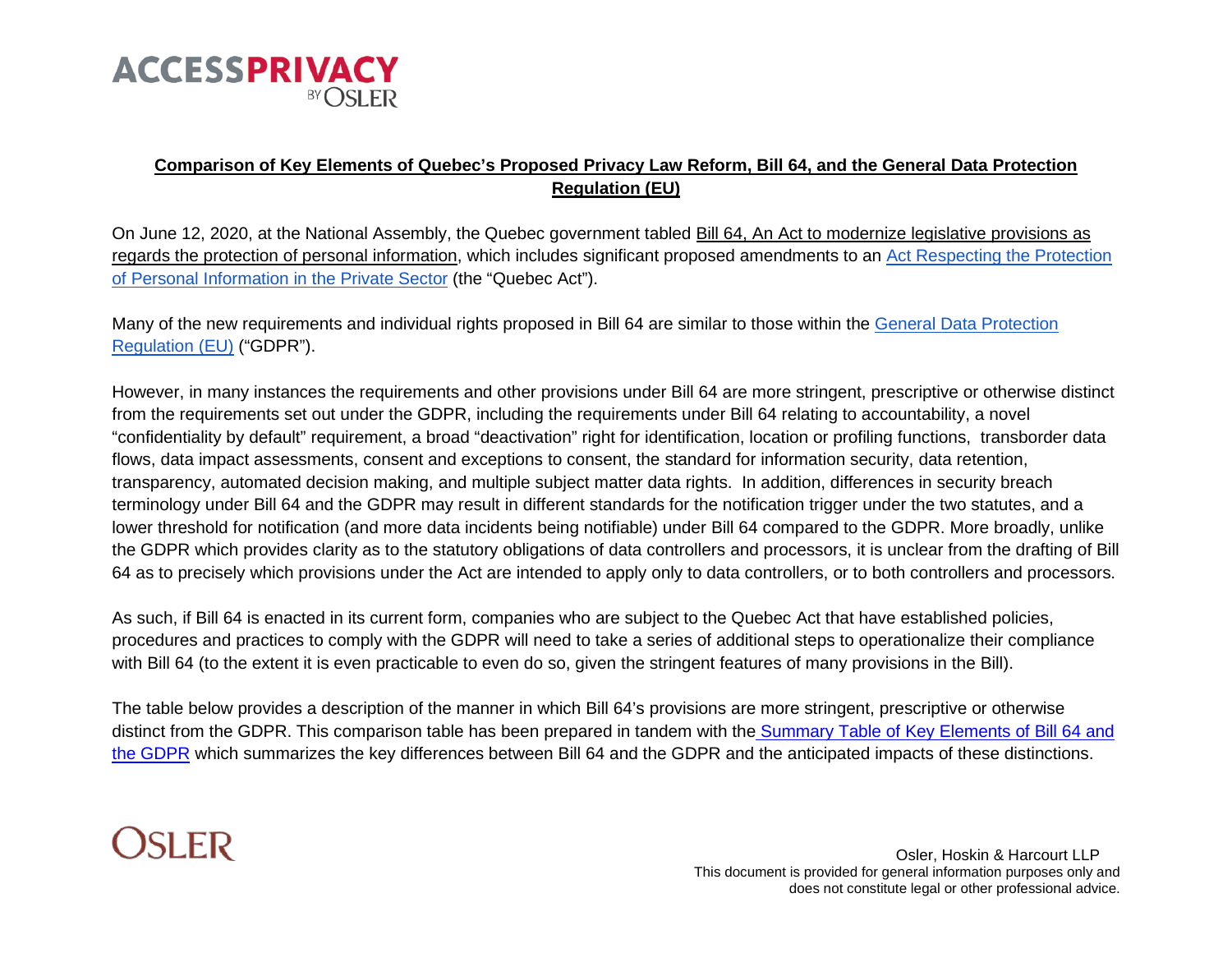

For clarity, the table below does not list requirements or other provisions that are substantively similar or more permissive than under the GDPR, or that otherwise would not impose an operational burden on an organization whose policies, procedures and practices comply with the GDPR.

For the purposes of this table, references under Bill 64 to a "person carrying on an enterprise" are referred to as "data controllers" (see also Controller vs. Processor).

For ease of reference, you may navigate to a topic of interest using the following Table of Contents:

| <b>Summary Table</b>                                                                         | 4  |
|----------------------------------------------------------------------------------------------|----|
| Bill 64 Provisions that are more Stringent, Prescriptive or otherwise Distinct from the GDPR | 4  |
| Accountability - Data Protection Officer/Person in Charge                                    | 4  |
| <b>Accountability - Policies and Practices</b>                                               | 5  |
| Controller vs. Processor                                                                     |    |
| Data Protection by Design/Confidentiality by Default                                         | 8  |
| Data Impact Assessments                                                                      | 9  |
| Consent and other Legal Authority for Processing                                             | 9  |
| <b>Limitation of Collection</b>                                                              | 12 |
| Security                                                                                     | 13 |
| <b>Security Breach Notification</b>                                                          | 14 |
| Data Retention                                                                               | 15 |
| Transparency                                                                                 | 17 |
| <b>Automated Decision Making</b>                                                             | 19 |
| Data Accuracy                                                                                | 19 |
| <b>Transborder Data Flow Requirements</b>                                                    | 20 |
| <b>Right of Access</b>                                                                       | 21 |
| <b>Right of Data Portability</b>                                                             | 24 |
| ICI ED                                                                                       |    |



Osler, Hoskin & Harcourt LLP

This document is provided for general information purposes only and does not constitute legal or other professional advice.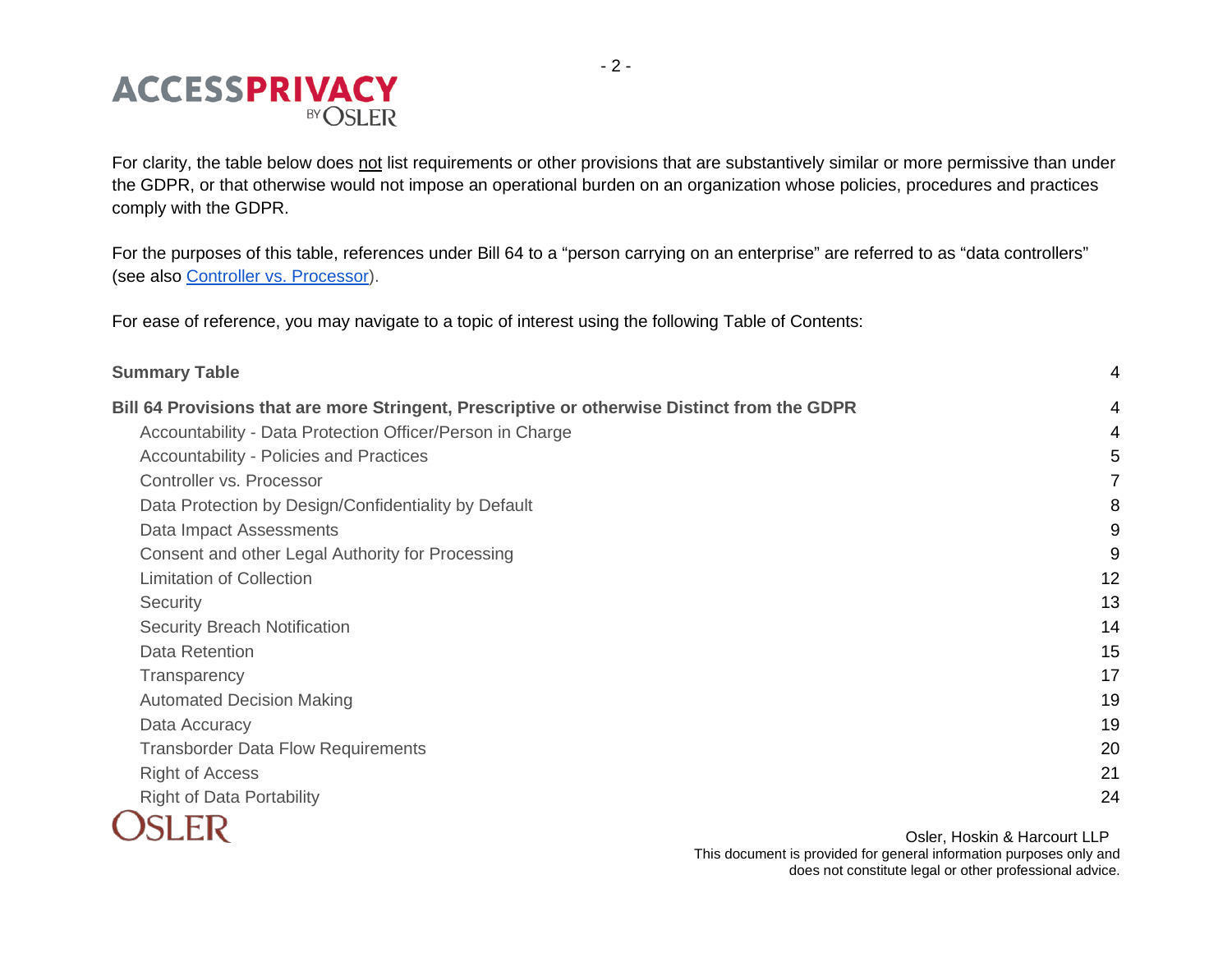

| <b>Right of Rectification</b>                                                                                                              | 25 |
|--------------------------------------------------------------------------------------------------------------------------------------------|----|
| Rights of Restriction, Objection and Erasure (GDPR) vs. Right to Cessation of Dissemination, De-indexing, and Re-indexing<br>(Quebec Bill) |    |
| Fines, Penalties and Statutory Right of Damages                                                                                            | 30 |

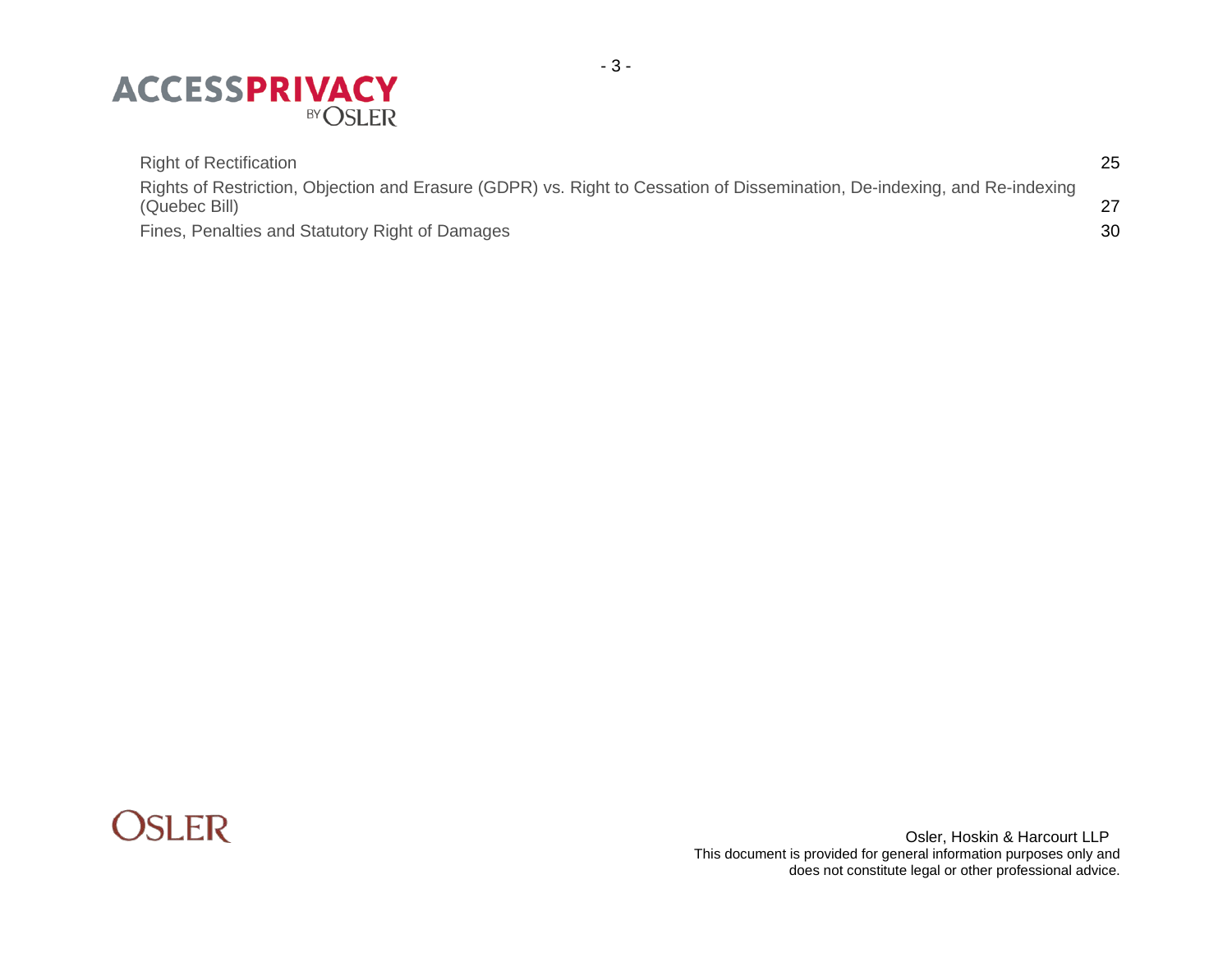<span id="page-3-0"></span>

# **Summary Table**

# <span id="page-3-1"></span>**Bill 64 Provisions that are more Stringent, Prescriptive or otherwise Distinct from the GDPR**

Accountability - Data Protection Officer/Person in Charge

# <span id="page-3-2"></span>Senior Executive Responsibility for Data Protection

Under Bill 64, the individual who has the "highest authority" (e.g. the Chief Executive Officer or President) is required to exercise the function of a "person in charge" ("PIC") of the data controller's protection of personal information.

The Quebec Act currently provides that an individual who orders or authorizes an act or omission that constitutes an offence of the data controller under the statue, is deemed to be a party to the offence and is personally liable to prescribed penalties under the Act. (See s. 93, "Fines, Penalties and Statutory Right of Damages").

The GDPR does not impose a similar responsibility on a data controller's CEO or senior executive. [\(Art. 37\)](https://eur-lex.europa.eu/legal-content/EN/TXT/PDF/?uri=CELEX:32016R0679#page=55)

Approval of Policies and Practices

Under Bill 64, the PIC role includes "approving" governance policies and practices regarding personal information. (Bill 64, s. 3.2)

Under the GDPR, the DPO is not expressly required to "approve" governance policies and practices. [\(Art. 37-39\)](https://eur-lex.europa.eu/legal-content/EN/TXT/PDF/?uri=CELEX:32016R0679#page=55)

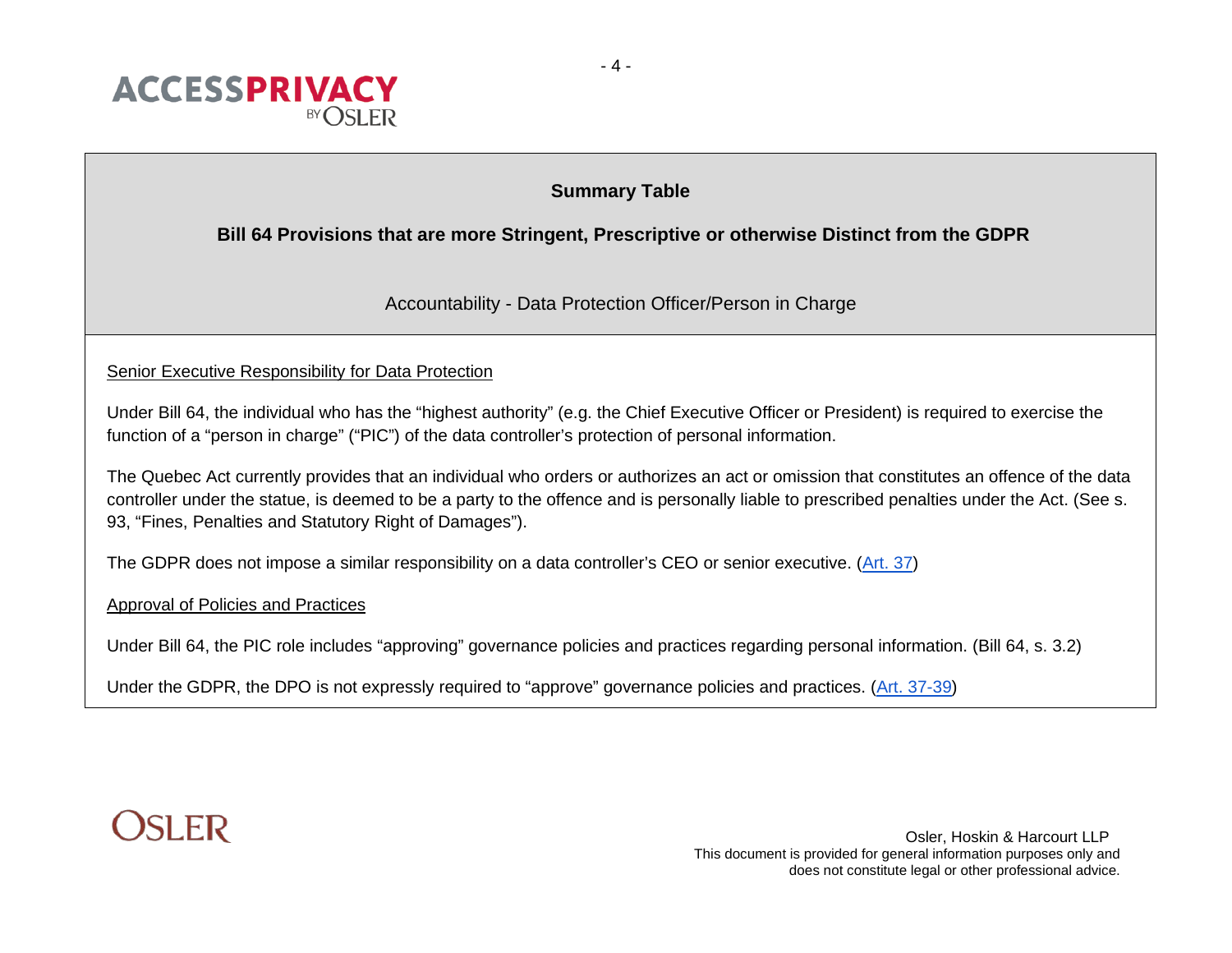

#### Delegation of "Person in Charge" Functions

Under Bill 64, the PIC may delegate all or part of that function to a "personnel member", although it is unclear whether the "personnel member" must be an employee of the particular data controller (or whether an employee of an affiliate would be permitted) (Bill 64, s. 3.1). Presumably, any individual who is delegated PIC functions would be exposed to the personal liability provision under the Quebec Act (as described above).

The GDPR permits a group of companies to appoint a single DPO (and as noted above, Bill 64 may not permit this). [\(Art. 37\(3\)\)](https://eur-lex.europa.eu/legal-content/EN/TXT/PDF/?uri=CELEX:32016R0679#page=55)

Obligations on PIC Regarding Requests for Access, Rectification, De-indexing

Bill 64 specifically required the PIC to be directly involved In response to requests for [access,](#page-20-0) [rectification,](#page-24-0) [ceasing dissemination or de](#page-26-0)[indexing,](#page-26-0) (Bill 64, s. 35).

<span id="page-4-0"></span>The GDPR does not require any particular person to be involved in requests (though see section on DPO generally). [\(Art. 37\)](https://eur-lex.europa.eu/legal-content/EN/TXT/PDF/?uri=CELEX:32016R0679#page=55)

Accountability - Policies and Practices

# Standard for Compliance:

Bill 64 stringently requires organizations to implement governance policies and practices that "ensure" the protection of information. (Bill 64, s. 3.2)

The GDPR sets out a less stringent standard by requiring companies to take "appropriate" measures to demonstrate compliance with the GDPR. [\(Art. 12\(1\)\)](https://eur-lex.europa.eu/legal-content/EN/TXT/PDF/?uri=CELEX:32016R0679#page=39)

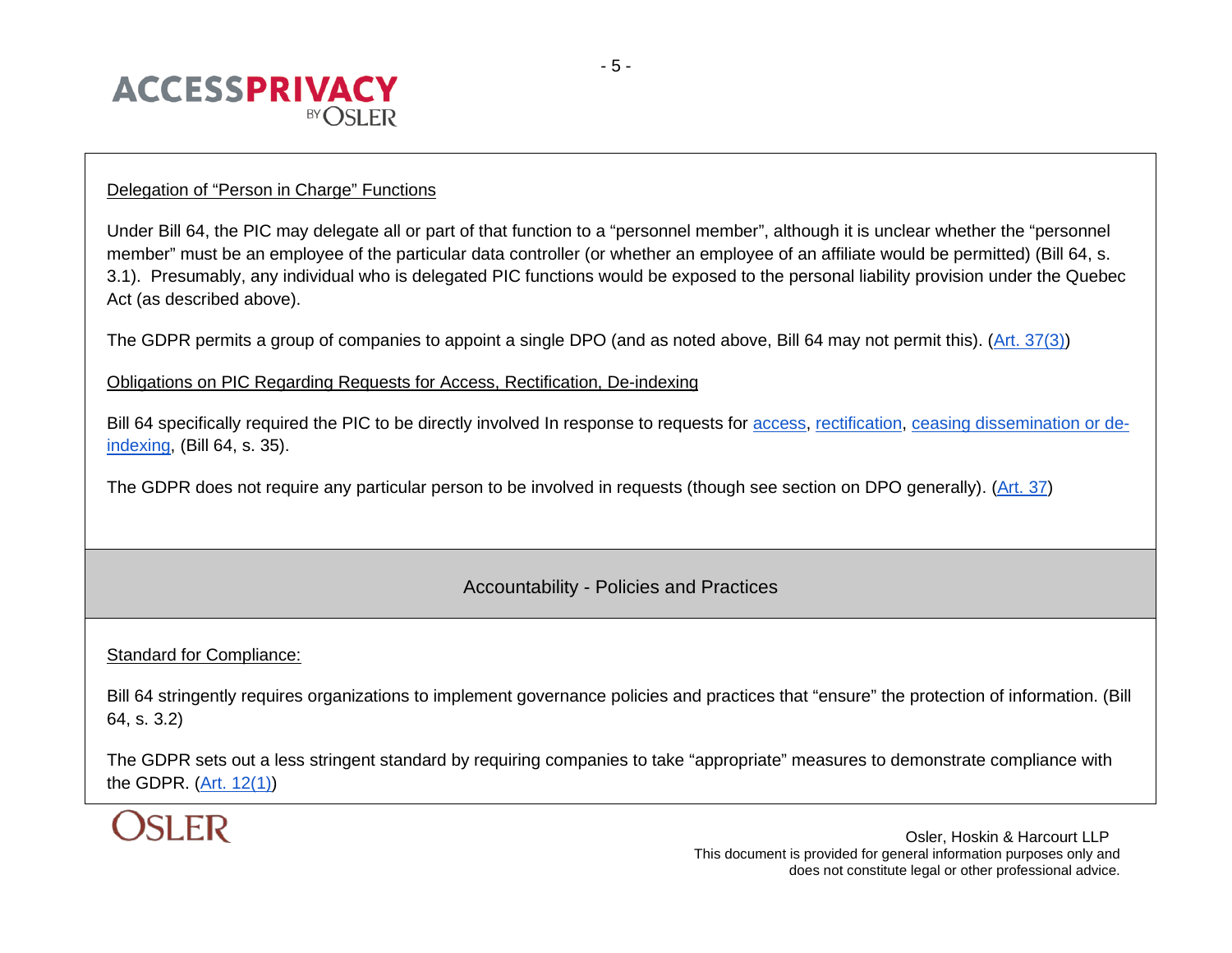

#### Content of Governance Policies:

Bill 64 requires that governance policies and practices: (i) provide a framework for the keeping and destruction of personal information; (ii) define the roles and responsibilities of the members of its personnel throughout the life cycle of the personal information; (iii) provide a process for dealing with complaints regarding the protection of the personal information; and (iv) are proportionate to the nature and scope of the enterprises activities. (Bill 64, s. 3.2)

These prescriptive content requirements are not expressly contained in the GDPR.

# Approval:

Bill 64 requires that governance policies and practices be approved by the PIC. (Bill 64, s. 3.2)

Such an approval is not required by the GDPR.

Adherence to codes of conduct / certification schemes:

Bill 64 does not provide for adherence to an approved code of conduct or certification mechanisms to be used as an element by which to demonstrate compliance, unlike the GDPR. [\(Art. 24](https://eur-lex.europa.eu/legal-content/EN/TXT/PDF/?uri=CELEX:32016R0679#page=47)[,](https://eur-lex.europa.eu/legal-content/EN/TXT/PDF/?uri=CELEX:32016R0679#page=14) [Rec. 74.\)](https://eur-lex.europa.eu/legal-content/EN/TXT/PDF/?uri=CELEX:32016R0679#page=14)

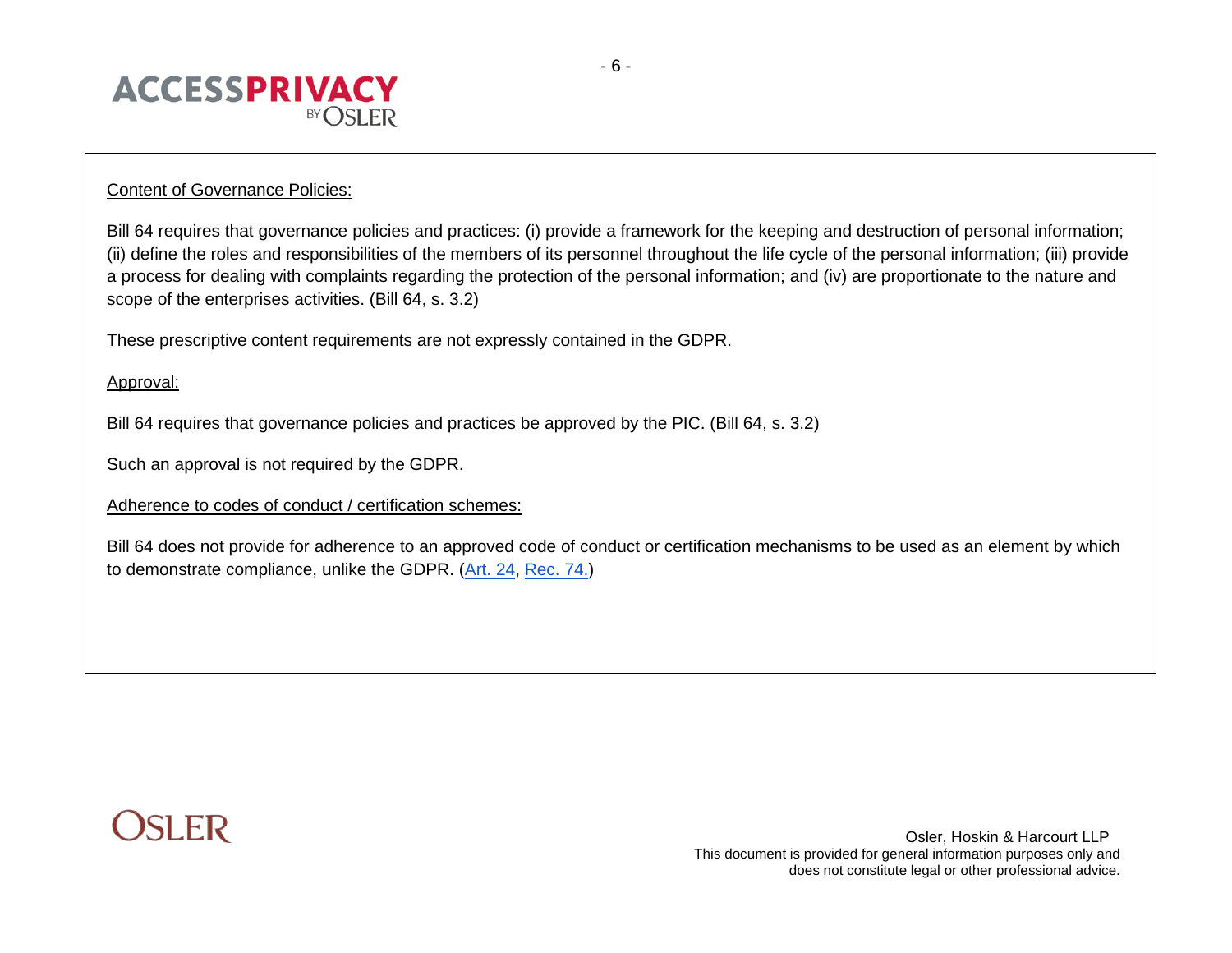

# Controller vs. Processor

<span id="page-6-0"></span>While many provisions in Bill 64 refer to "persons carrying on an enterprise" (a concept that includes data controllers), there are multiple provisions drafted with reference merely to "a person" or a "person or body" that suggests that those provisions may apply to both data controllers and data processors. These include:

- "person who collects personal information", regarding individual rights of access and certain notice provisions (ss. 1.1, 8, 8.1 and 8.2);
- "person holding personal information on behalf of person carrying on an enterprise" (s. 16), regarding referring requests for access or rectification;
- "person or body carrying out a mandate or performing a contract of enterprise", regarding the exception to consent related to performance of a contract (s. 18.3);
- "person or body wishing to use the information for study" (s. 21); "person or body wishing to use personal information for study" (s. 21.0.1); and "person who communicates personal information" (s. 21.0.2), regarding the exception to consent related to study/research/statistics;
- "person holding information that is the subject of a request" (s. 36) for access or rectification;
- "person holding the file" (s. 53), in relation to disagreements about requests for rectification;
- "person holding the information" (s. 91), regarding offences.

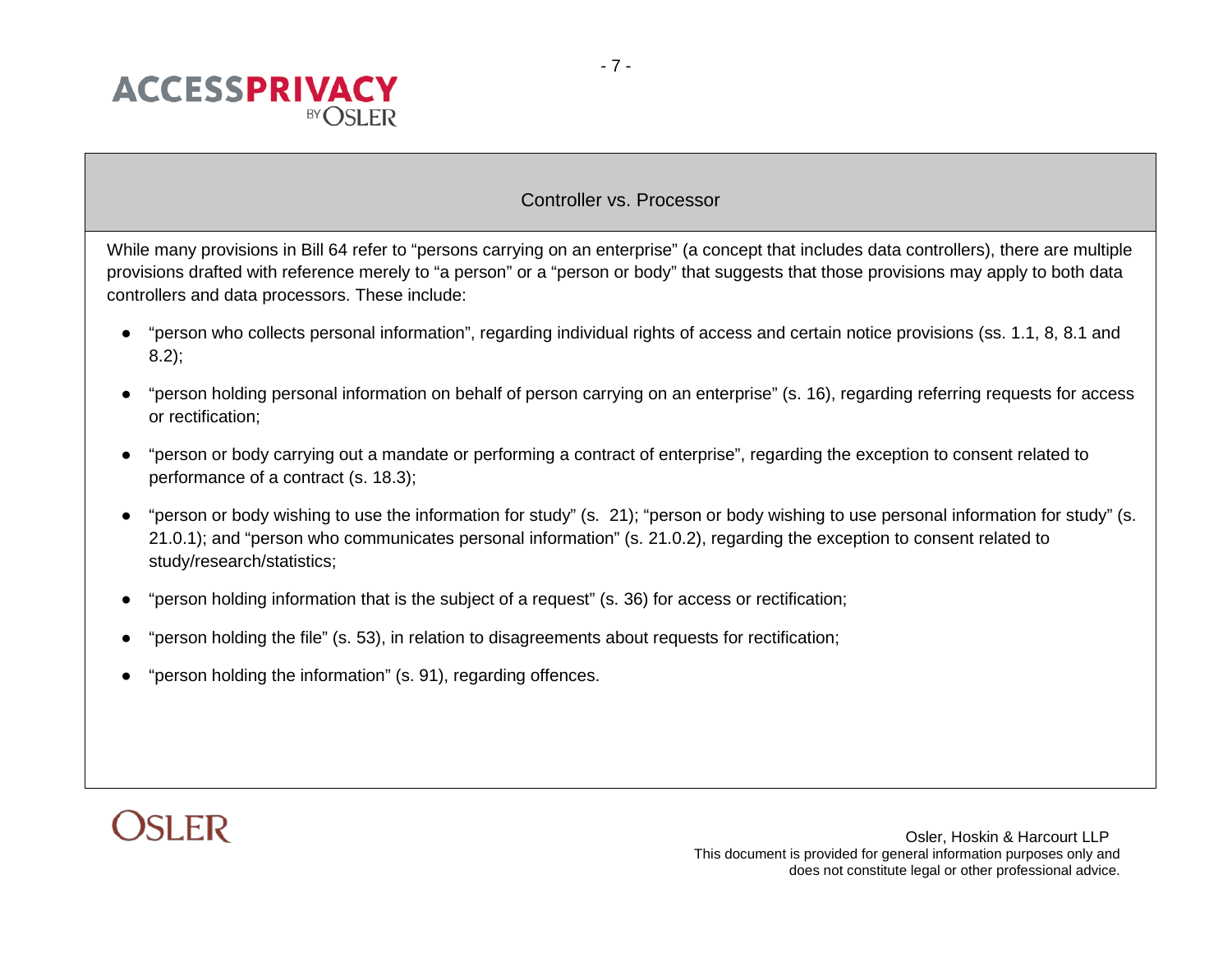

It is unclear whether these provisions were expressly intended to make a distinction between data controllers and processors, and it is otherwise it's not entirely clear which provisions in Bill 64 that refer to "a person carrying on an enterprise" may apply to processors.

<span id="page-7-0"></span>The GDPR provides more clarity about the obligations of controllers vs. processors, by including definitions of "controller" [\(Art. 4\(7\)\)](https://eur-lex.europa.eu/legal-content/EN/TXT/PDF/?uri=CELEX:32016R0679#page=33) and "processor" (Art.  $4(8)$ ). and specifically enumerates the obligations that apply only to processors [\(Art. 28\)](https://eur-lex.europa.eu/legal-content/EN/TXT/PDF/?uri=CELEX:32016R0679#page=49).

# Data Protection by Design/Confidentiality by Default

Bill 64 contains a broad and very stringent requirement whereby a data controller who collects personal information when "offering a technological product or service must ensure that the parameters of the product or service provide the highest level of confidentiality by default, without any intervention by the person concerned." (Bill 64, 9.1).

The term "confidentiality" is not defined by Bill 64, but the use of the term "confidentiality" in other provisions of the Bill suggests that the concept refers to both security and privacy. As such, this provision appears to require a data controller to implement the "highest level of security and privacy, by default." (Bill 64, 9.1)

Bill 64's "confidentiality by default" clause in section 9.1 is far broader in scope and significantly more stringent than the "privacy by design" concept under the GDPR, which requires the data controller to implement "appropriate technical and organizational measures" for implementing data protection principles in an effective manner, taking into account the nature, scope, context, risks and purposes of processing. [\(Art. 25\(1\)\)](https://eur-lex.europa.eu/legal-content/EN/TXT/PDF/?uri=CELEX:32016R0679#page=48).

Similarly, the GDPR also requires data controllers to implement "appropriate" technical and organizational measures to ensure that by default, "only personal data which are necessary for each specific purpose of the processing are processed." [\(Art. 25\(2\)\)](https://eur-lex.europa.eu/legal-content/EN/TXT/PDF/?uri=CELEX:32016R0679#page=48)

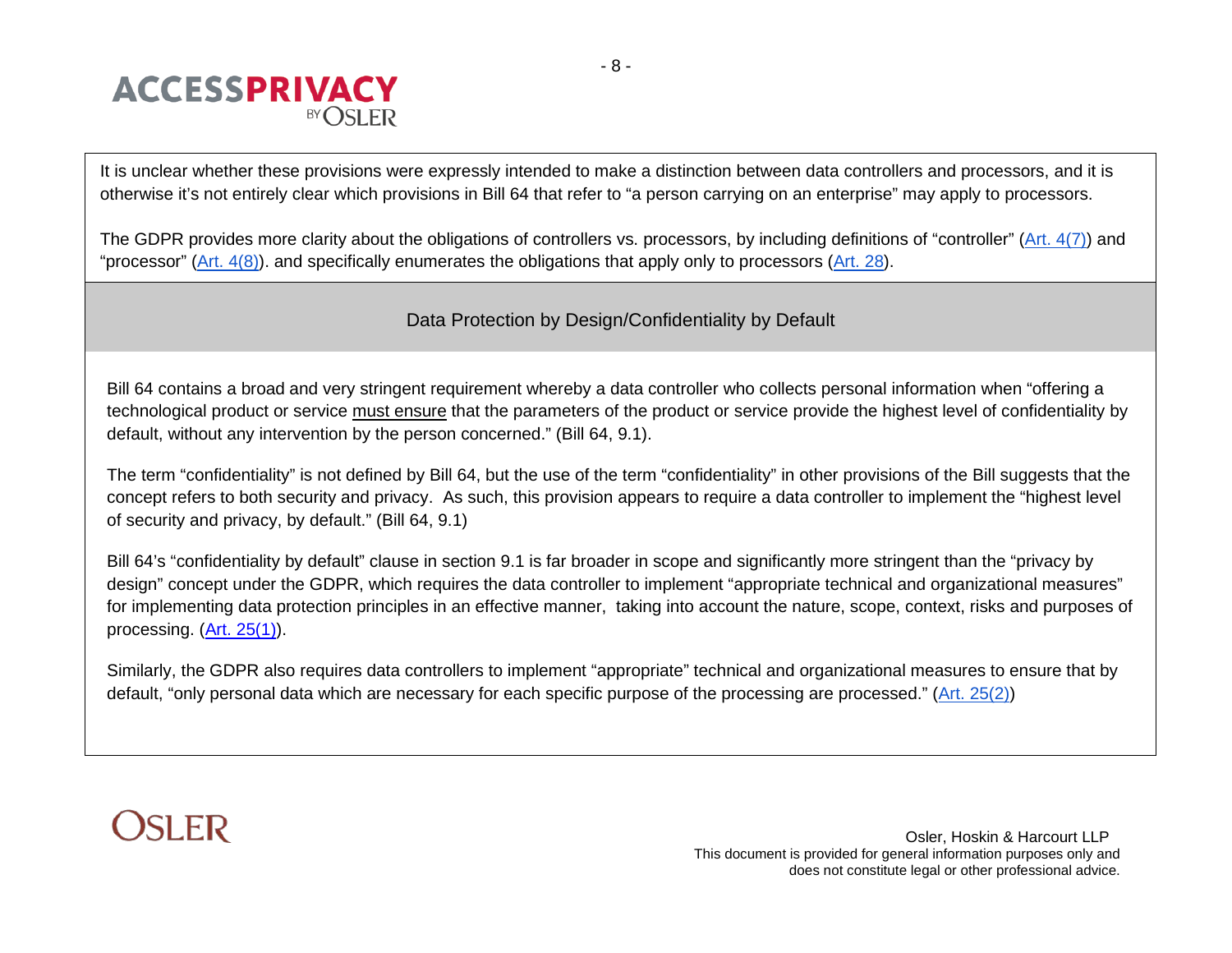

# Data Impact Assessments

<span id="page-8-0"></span>Bill 64 requires data controllers to conduct an assessment of the privacy-related factors to be undertaken for use of "any information system project or electronic service delivery project". As drafted, data controllers would be required to conduct assessments even in circumstances where there may be low or nominal risk associated with the personal information processing activity in question. (Bill 64, s. 3.3).

The GDPR requires a data protection impact assessment ("DPIA") for processing in far less breadth and volume of circumstances, namely only where the processing is likely to result in a 'high risk' to the rights and freedoms of natural persons. [\(Art. 35\(1\)\)](https://eur-lex.europa.eu/legal-content/EN/TXT/PDF/?uri=CELEX:32016R0679#page=53)

Consent and other Legal Authority for Processing

#### <span id="page-8-1"></span>Structural Differences

Bill 64 enhances the primacy of consent as the default authority for processing personal information under the statute.

Under the GDPR consent is not a primary or default authority for processing personal information, and more clearly sets out other lawful and valid bases for processing of personal data (e.g. contractual necessity, compliance with legal obligations, vital interests, public interest, legitimate interests, or pursuant to a power of a Member state. [\(Art.](https://eur-lex.europa.eu/legal-content/EN/TXT/PDF/?uri=CELEX:32016R0679#page=36) 6)

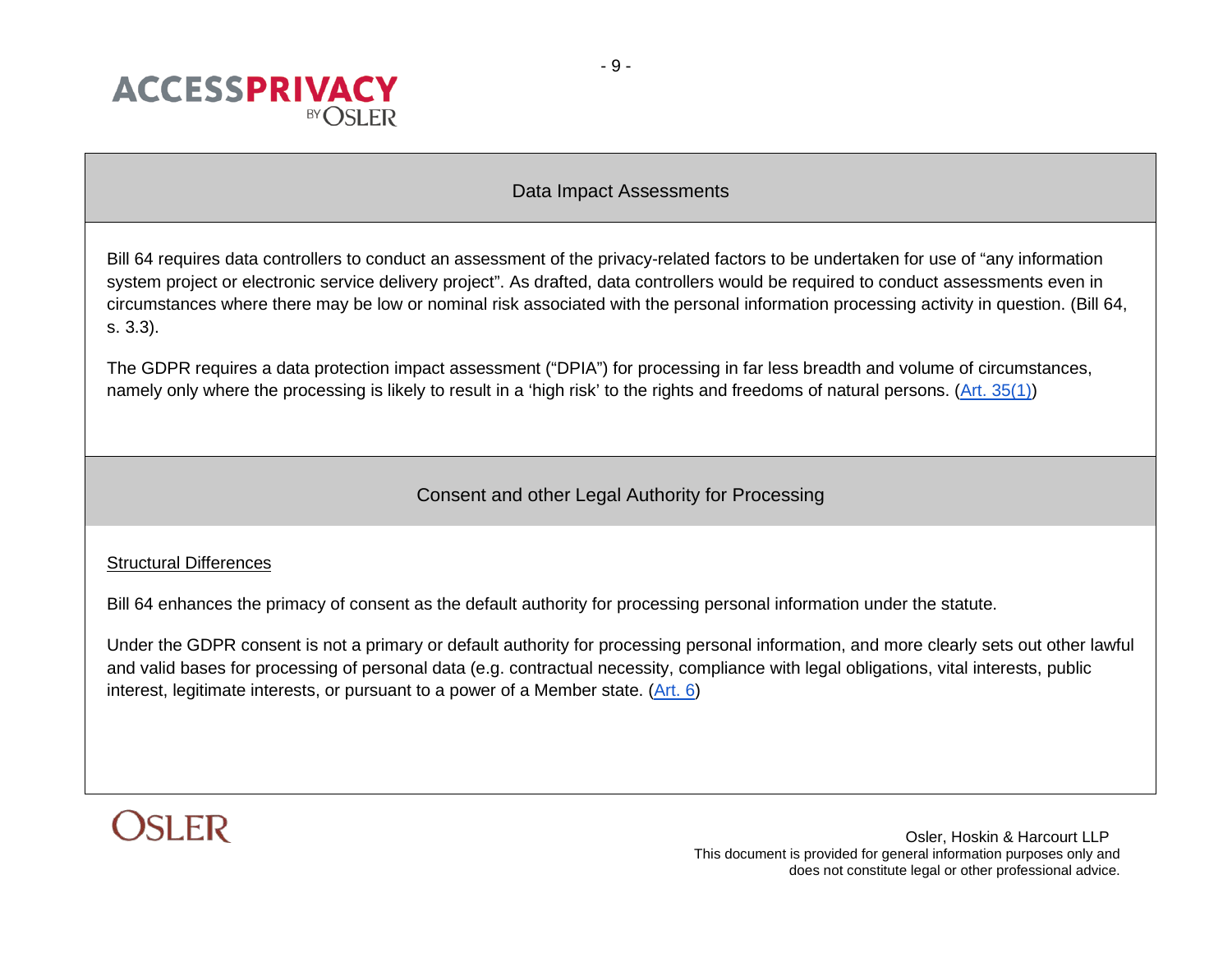

# Separate Consent:

Among the requirements for consent, Bill 64 requires that consent be requested for each specific purpose, separately from any other information. (Bill 64, s. 14)

The GDPR does not expressly require that consent be sought separately.

# Express Consent

Bill 64 requires express consent for the processing of "sensitive personal information", which is defined as information that "entails a high level of reasonable expectation of privacy" (Bill 64, s. 12).

Unlike the GDPR, which sets out prescribed categories of sensitive information, Bill 64 will operationally require a contextual assessment on a case-by-case basis to determine whether express consent would be required in the circumstances.

#### Implied Consent

While Bill 64 contemplates express consent for the processing of sensitive personal information, there is no express provision in Bill 64 for an implied, or assumed, consent for the lawful processing of non-sensitive personal information. Moreover, it is not clear how an implied form of consent can practically be operationalized given that requirement that consent be "requested for each specific purpose, separately from other information (as required under s. 14 of the Bill).

# Expiration of Consent:

Under Bill 64, consent is valid only for the time necessary to achieve the purpose for which it was requested. (Bill 64, s. 14)

The GDPR's consent provisions do not expressly address the expiration or other temporal aspects of consent.

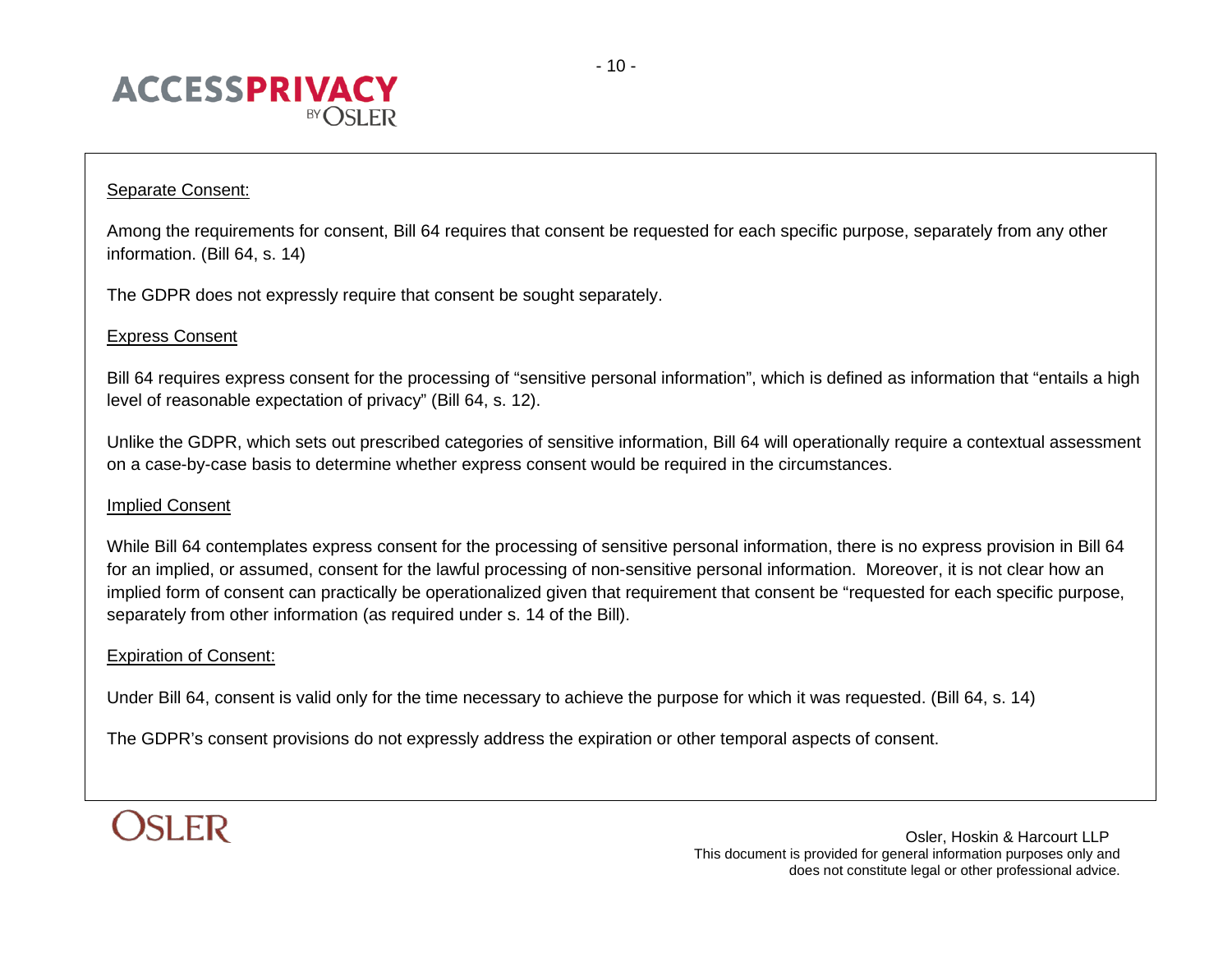

Assistance:

Bill 64 requires that if requested, assistance be provided to an individual to understand the scope of consent requested. (Bill 64, s. 14)

This is not required by the GDPR.

Permissible Processing Without Consent:

Bill 64 permits the use of personal information as a secondary purpose without the consent of the individual concerned if it is used for purposes "consistent" (a "direct and relevant connection") with the purposes for which it was collected. (Bill 64, s. 17, s. 12)

The GDPR more permissively allows personal data to be further processed for secondary purposes that are not "incompatible" with the initial purposes for its collection [\(Rec.50;](https://eur-lex.europa.eu/legal-content/EN/TXT/PDF/?uri=CELEX:32016R0679#page=9) [Art.5\(1\)\(b\)\)](https://eur-lex.europa.eu/legal-content/EN/TXT/PDF/?uri=CELEX:32016R0679#page=35), and a contextual assessment is required to determine the extent of compatibility in the circumstances.  $(Art.6(4))$ .

Moreover, the GDPR expressly permits the processing for archiving purposes in the public interest, scientific or historical research purposes or statistical purposes, are not considered "incompatible" with initial purposes. [\(Art.5\(1\)\(b\)\)](https://eur-lex.europa.eu/legal-content/EN/TXT/PDF/?uri=CELEX:32016R0679#page=35).

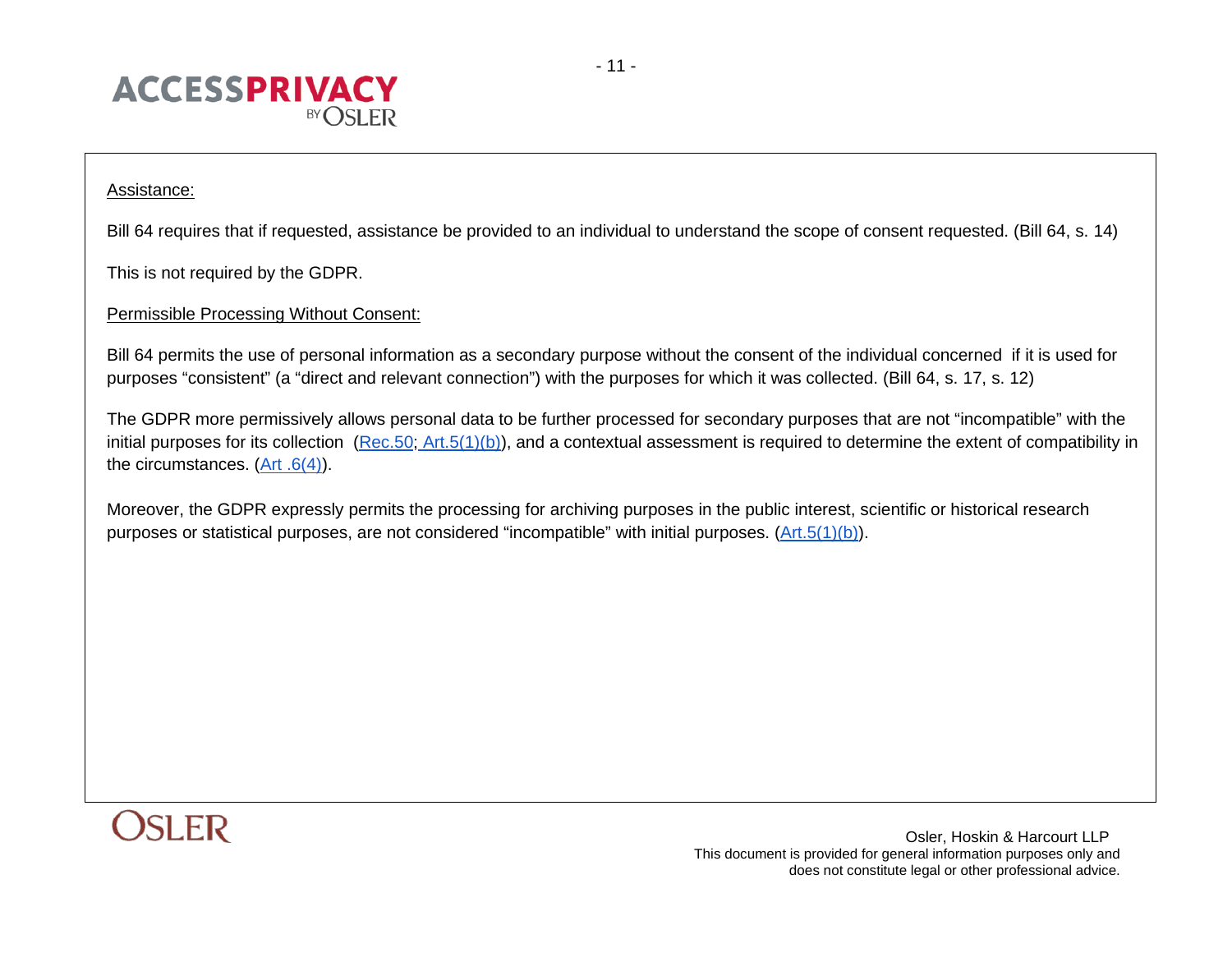

# Other Exceptions to Consent:

In regard to the following exceptions to consent, Bill 64 may impose more stringent requirements on organizations than the GDPR:

- The use of personal information for research and the production of statistics (s. 12(3)). Bill 64 requires de-identification (defined at s. 12) for all such uses, whereas the GDPR does not require the equivalent "pseudonymization" in all cases. (Art  $6(4)(e)$ ).
- Bill 64 does not allow for further processing for archiving purposes in the public interest, unlike the GDPR [\(Art. 5\(1\)\(b\)\)](https://eur-lex.europa.eu/legal-content/EN/TXT/PDF/?uri=CELEX:32016R0679#page=35).
- Bill 64 sets out that further processing of data for commercial or philanthropic prospection is not permissible (s.12). The GDPR does not.
- Bill 64's exception to consent for the performance of a contract includes requirements to specify measures to protect confidentiality of the personal information (Bill 64, s.18.3), which appear more prescriptive than the requirements for the analogous exception in the GDPR.  $(Art. 6(1)(b))$

# Limitation of Collection

<span id="page-11-0"></span>Bill 64 prohibits the collection of personal information to circumstance to where it is "necessary" for the purposes determined before collecting it", and contains provisions which suggest that there must be a "serious and legitimate reason" for the collection (ss. 1.1,4, 5).

The GDPR more permissively allows you to collect and process personal data for "specified, explicit and legitimate" purposes (e.g. the purpose for collection does not have to be "serious"). [\(Art. 5\(1\)\(b\)\)](https://eur-lex.europa.eu/legal-content/EN/TXT/PDF/?uri=CELEX:32016R0679#page=35)

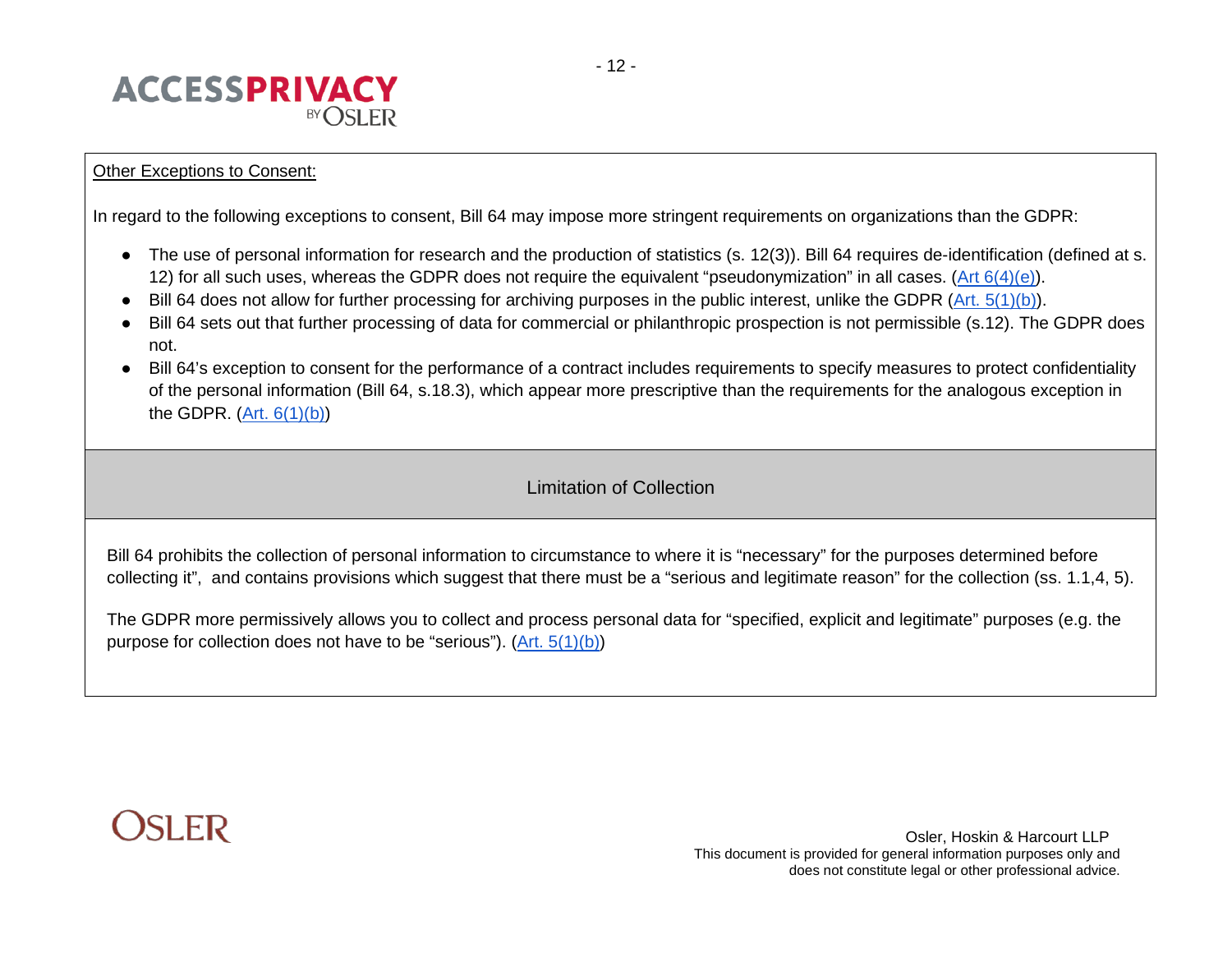<span id="page-12-0"></span>

**Security** 

# More Stringent/Unqualified Safeguarding Measures

Bill 64 introduces provisions that impose a very high information security standard that are inconsistent with the unamended information security requirements under the statute.

Specifically, under Bill 64 organizations are required to "protect personal information held by a person" (Bill 64, s. 3.1) and establish and implement governance policies and practices that "ensure" the protection of such information. (Bill 64, s. 3.2)

Bill 64 also requires organizations who collect personal information when "offering a technological product or service must ensure that the parameters of the product or service provide the highest level of confidentiality by default, without any intervention by the person concerned." (Bill 64, s. 9.1)

The information security standards in sections 3.1, 3.2 and 9.1 are inconsistent with the qualified requirements set out in section 10 of the Act which provides that organizations must implement security measures that are "reasonable given the sensitivity of the information, the purposes for which it is to be used, the quantity and distribution of the information and the medium on which it is stored." (Bill 64, s. 10)

The GDPR's standard for safeguarding is less stringent, as it requires "appropriate technical and organizational measures to ensure a level of security appropriate to the risk." (Art. [5\(1\)\)](https://eur-lex.europa.eu/legal-content/EN/TXT/PDF/?uri=CELEX:32016R0679#page=35)

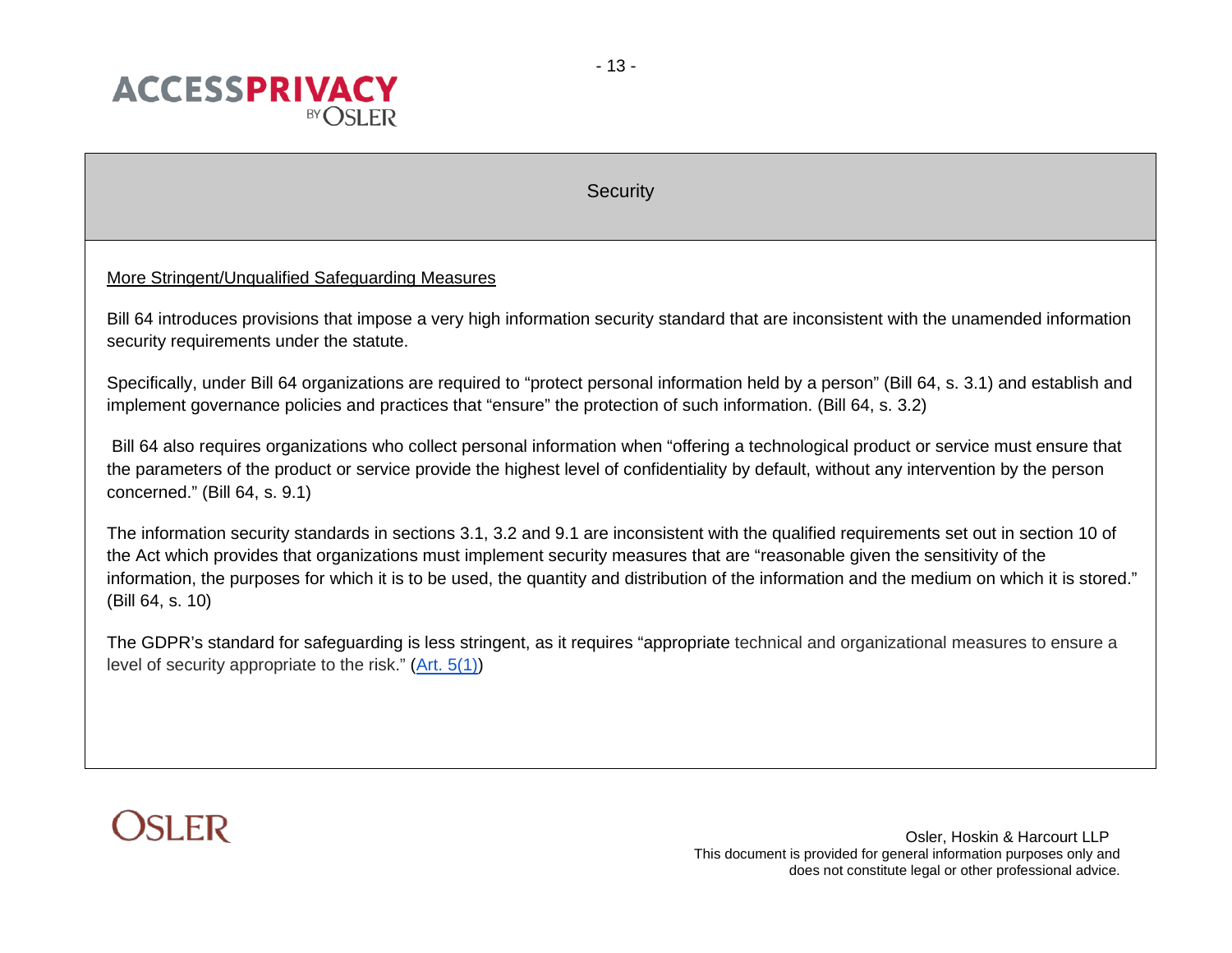

#### Approval of Policies and Practices

Under Bill 64, a data controller's policies and practices must be approved by the person in charge of the protection of personal information. (Bill 64, s. 3.2).

<span id="page-13-0"></span>There is no requirement under the GDPR for an individual employed or engaged by a data controller to approve information security policies and practices.

Security Breach Notification

#### Notification of "Confidentiality Incidents"

Bill 64 contains a mandatory breach notification obligation to the Commissioner and individuals for "confidentiality incidents" that present a "risk of serious injury" (Bill 64, s. 3.5).

The definition of a "confidentiality incident" under Bill 64 is different than the definition of a "personal data breach" under the GDPR. In particular, Bill 64 defines a "confidentiality incident" to include the communication of personal information "not authorized by law" and (more broadly) "any other breach in the protection of such information." The breadth of the phrase "any other breach" and the differences in terminology may ultimately result in a broader set of security incidents being subject to Bill 64's notification regime compared to the mandatory breach reporting regime under the GDPR.

In addition, the notification trigger under Bill 64 ("risk of serious injury") appears substantively similar to the notification trigger concept under the GDPR (which requires notification to individuals where a personal data breach is likely to result in a "high risk" to individuals' rights and freedoms). However, the difference in notification trigger terminology under Bill 64 and the GDPR may result in different standards for the notification trigger, and perhaps a lower threshold for notification (and more data incidents being notifiable) under Bill 64, compared to the GDPR.

# **OSLER**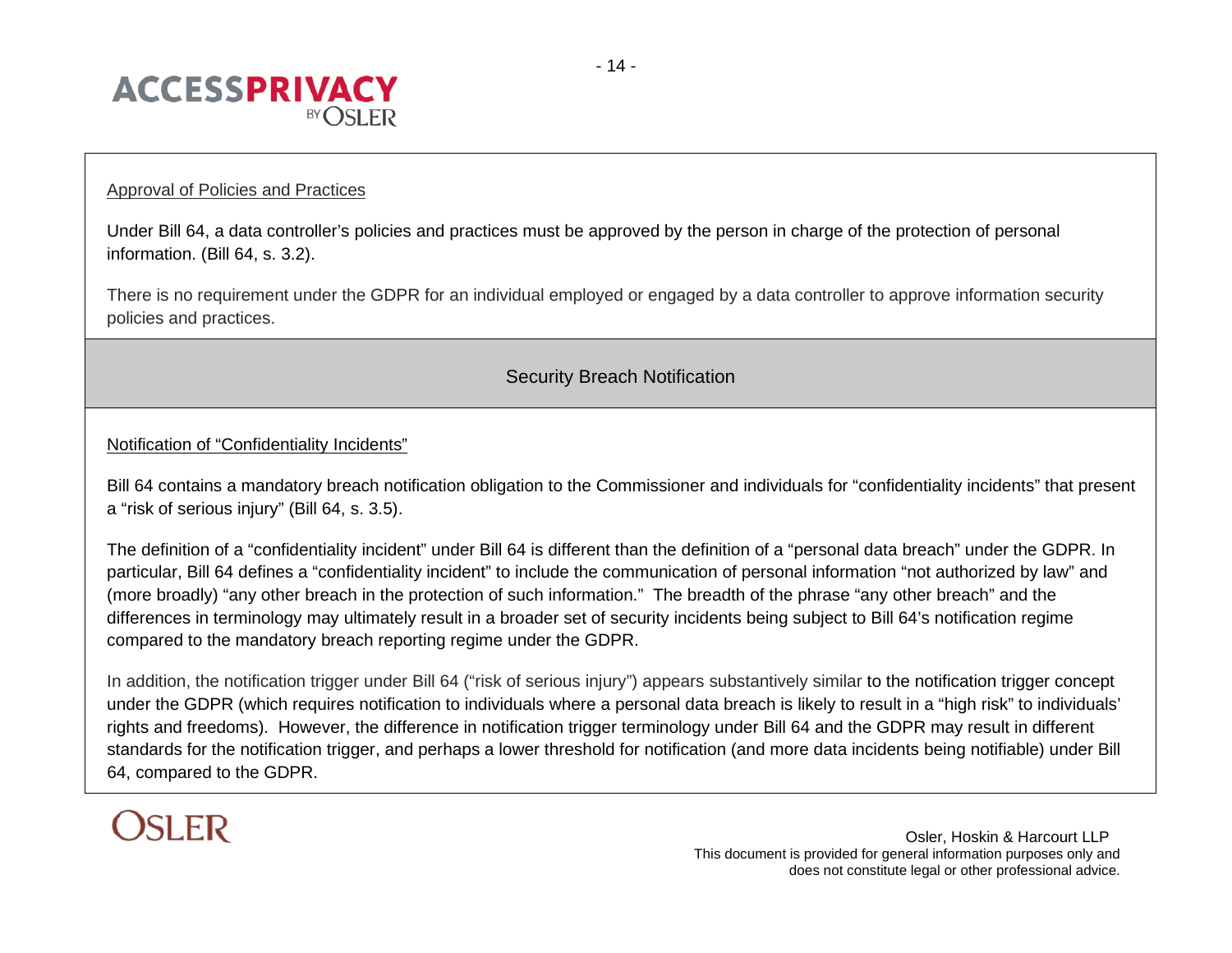

#### No Specific Notification Obligations for Controllers vs. Processors

The notification obligations under Bill 64 apply to "any person carrying on an enterprise" and, unlike the GDPR, do not expressly address the different notification obligations on "controllers" vs. "processors." However, service provider contracts are required to include a requirement for the service provider to notify the outsourcing entity "without delay of any violation or attempted violation by any person of any obligation concerning the confidentiality of the information communicated." (s. 18.3)

Unlike the GDPR, Bill 64 requires that specific criteria be considered in assessing the "risk of injury" and contains a positive obligation to consult the person in charge of the protection of personal information within the enterprise (i.e. Privacy Officer) (Bill 64, s. 3.7).

#### Requirements to be set out in Regulations

<span id="page-14-0"></span>Certain details such as the content of the notifications and record keeping requirements are to be set out in regulations, so it is not yet clear whether they will be more stringent than under the GDPR's [Article 33.](https://eur-lex.europa.eu/legal-content/EN/TXT/PDF/?uri=CELEX:32016R0679#page=52)

# Data Retention

#### Prescribed Minimum Retention Period:

Bill 64 requires data controllers to retain personal information at least one (1) year where the personal information is used to make a decision. (Bill 64, s. 11)

The GDPR does not provide any minimum (or other prescriptive) retention period for personal data and only requires personal data to be retained for "no longer than necessary." [\(Rec.39](https://eur-lex.europa.eu/legal-content/EN/TXT/PDF/?uri=CELEX:32016R0679#page=7)**[;](https://eur-lex.europa.eu/legal-content/EN/TXT/PDF/?uri=CELEX:32016R0679#page=36)** [Art.5\(1\)\(e\)\)](https://eur-lex.europa.eu/legal-content/EN/TXT/PDF/?uri=CELEX:32016R0679#page=36)

# **OSLER**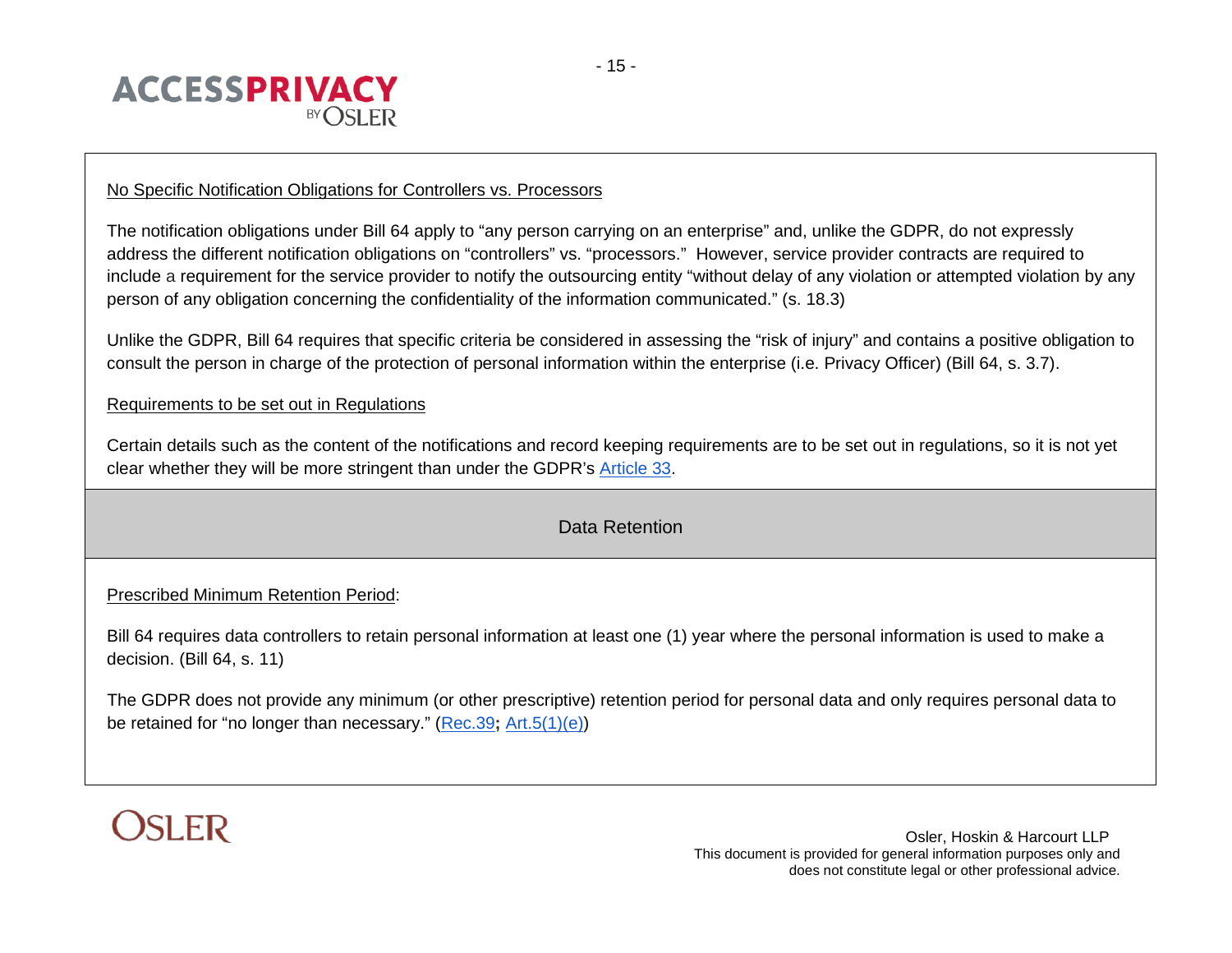

#### Limitation on Retention Period:

Bill 64 permits the retention of personal information after the original purpose of the personal information processing is achieved only "where a preservation period is provided for by an Act". (Bill 64, s. 23)

The GDPR more flexibly permits data controllers to retain personal data for a broader set of purposes beyond the purposes for which such personal data was initially processed, specifically for purposes that are compatible with such purposes, as well as other specified purposes: see [Rec.39](https://eur-lex.europa.eu/legal-content/EN/TXT/PDF/?uri=CELEX:32016R0679#page=7)**[;](https://eur-lex.europa.eu/legal-content/EN/TXT/PDF/?uri=CELEX:32016R0679#page=36)** [Art.5\(1\)\(e\)\)](https://eur-lex.europa.eu/legal-content/EN/TXT/PDF/?uri=CELEX:32016R0679#page=36)

#### Anonymization:

Where an organization anonymizes personal information after no longer being required, the organization must anonymize the data in accordance with "generally accepted best practices." (Bill 64, s. 23). Bill 64 defines "anonymize" in absolute and stringent fashion as "irreversibly no longer allows the person to be identified directly or indirectly" (Bill 64, s.23).

The GDPR does not prescribe any standards for anonymization, and the GDPR's definition of "anonymization" is similar but appears less stringent than Bill 64 as "anonymous" information for the purposes of the GDPR is information which "does not relate to an identified or identifiable natural person", or is rendered anonymous in such a manner than the data subject is no longer identifiable. [\(Rec. 26\)](https://eur-lex.europa.eu/legal-content/EN/TXT/PDF/?uri=CELEX:32016R0679#page=5)

# Transparency of Retention Period:

Bill 64 requires that on request, from a data processor or controller, an individual must be informed of the duration of the period of time their personal information will be kept. (Bill 64, s. 8)

The GDPR more flexibly requires that when personal data is collected from a data subject, the data controller shall provide the period for which the personal data will be stored, or if that is not possible, the criteria used to determine that period.  $(Art.13(2)(a))$ 

# **OSLER**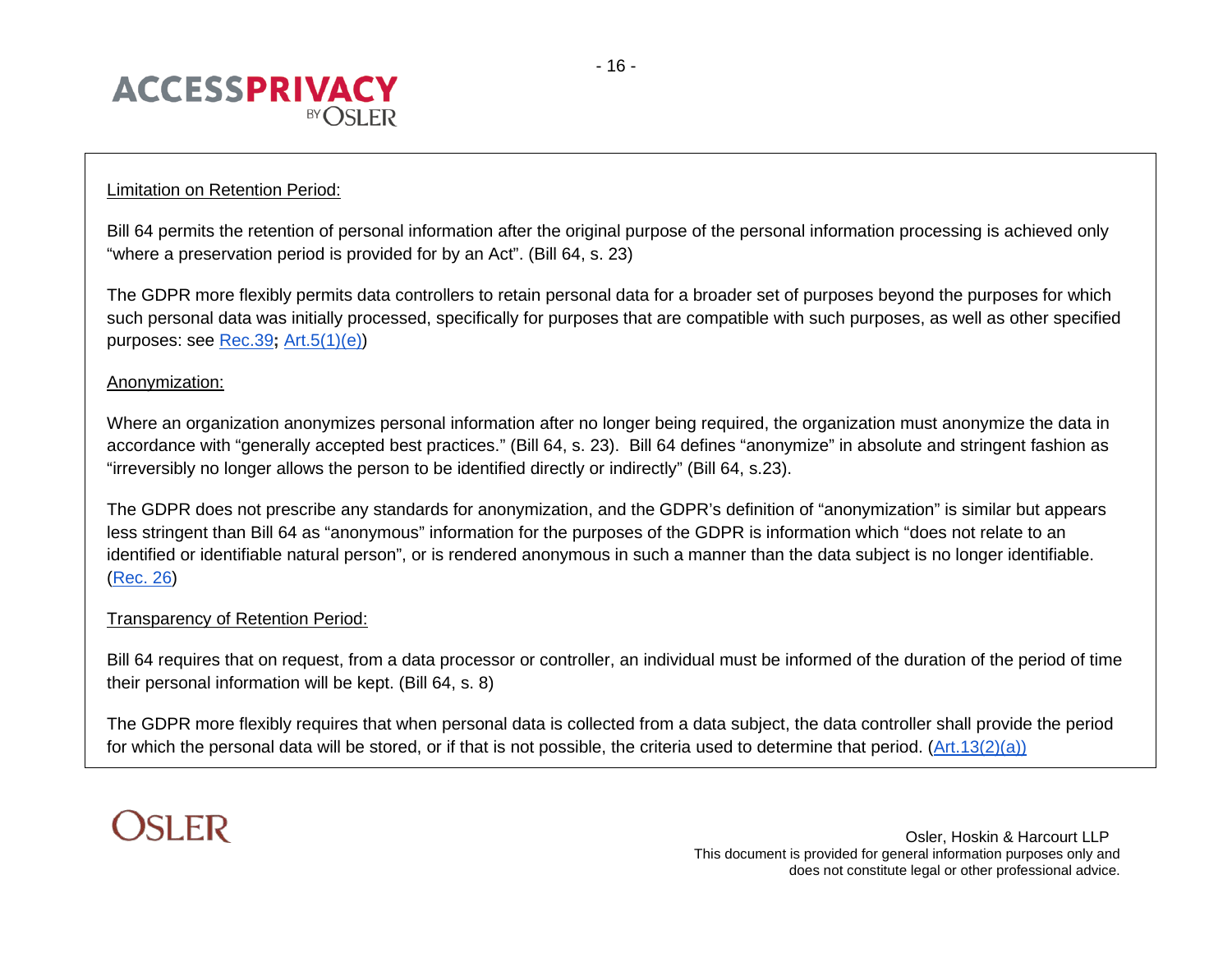

# **Transparency**

# <span id="page-16-0"></span>Notice of Policies

Bill 64 requires publication of a data controller's internal governance policies on its website, or if it doesn't have a website, by other appropriate means. (Bill 64, s. 3.2).

The public posting of a data controller's internal governance policies is not required by the GDPR.

#### Confidentiality Policy

Bill 64 requires any person (i.e. a data controller or processor) that collects information through technological means to publicize a confidentiality policy (and any amendments) on the website, as well as disseminate this policy so it reaches the appropriate person. (Bill 64, s. 8.2). The precise scope of the content of this policy and the circumstances when it would need to be posted is unclear, given the drafting of this provision, and that the term "confidentiality" is not defined under the Bill.

The scope of content in the GDPR for similar transparency requirements is articulated more clearly. [\(Art. 12-14\)](https://eur-lex.europa.eu/legal-content/EN/TXT/PDF/?uri=CELEX:32016R0679#page=39)

#### Information About Means of Collection

Bill 64 requires that at the point of collection, an individual must be informed of the means of collection. (Bill 64, s. 8)

The GDPR does not expressly require this type of notice at the point of collection, whether or not the data has been obtained from the data subject: see [Art. 13-14\)](https://eur-lex.europa.eu/legal-content/EN/TXT/PDF/?uri=CELEX:32016R0679#page=61).

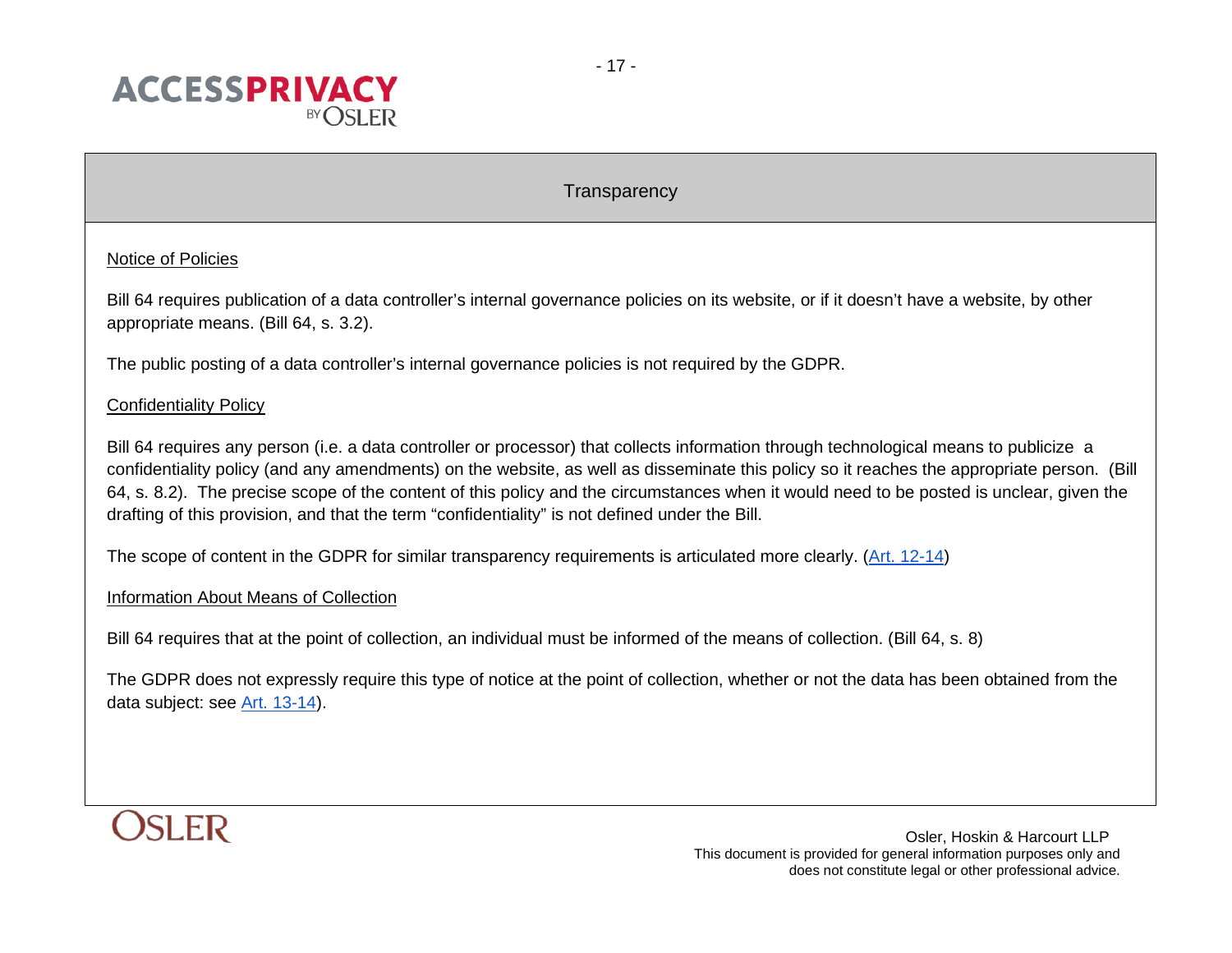

#### Transparency and Access Requests

As part of the obligations for a data controller to respond to an access request, Bill 64 requires that on request, a person must be informed of (i) the means of collection of the individual's personal information and (ii) the categories of persons within the enterprise that have access to their personal information. (Bill 64, s. 8)

There is no requirement under the GDPR to provide the above type of information in response to an access request.

Transparency Requirements for Identification, Location and Profiling Technologies

Bill 64 sets out a broad requirement that where personal information is collected through technology that includes functions allowing the person concerned to be "identified, located or profiled", the data controller must first inform the person of the use of such technology, and the means to deactivate the functions that allow a person to be identified, located or profiled. (Bill 64, s. 8.1)

While under the GDPR the controller must be transparent about the existence of automated decision-making, including profiling, and provide meaningful information about the logic involved (see [Art. 13,](https://eur-lex.europa.eu/legal-content/EN/TXT/PDF/?uri=CELEX:32016R0679#page=61) 2(f)), a very broad "deactivation right" seems similar to but potentially broader than the GDPR's right of objection [\(Art. 21\)](https://eur-lex.europa.eu/legal-content/EN/TXT/PDF/?uri=CELEX:32016R0679#page=45).

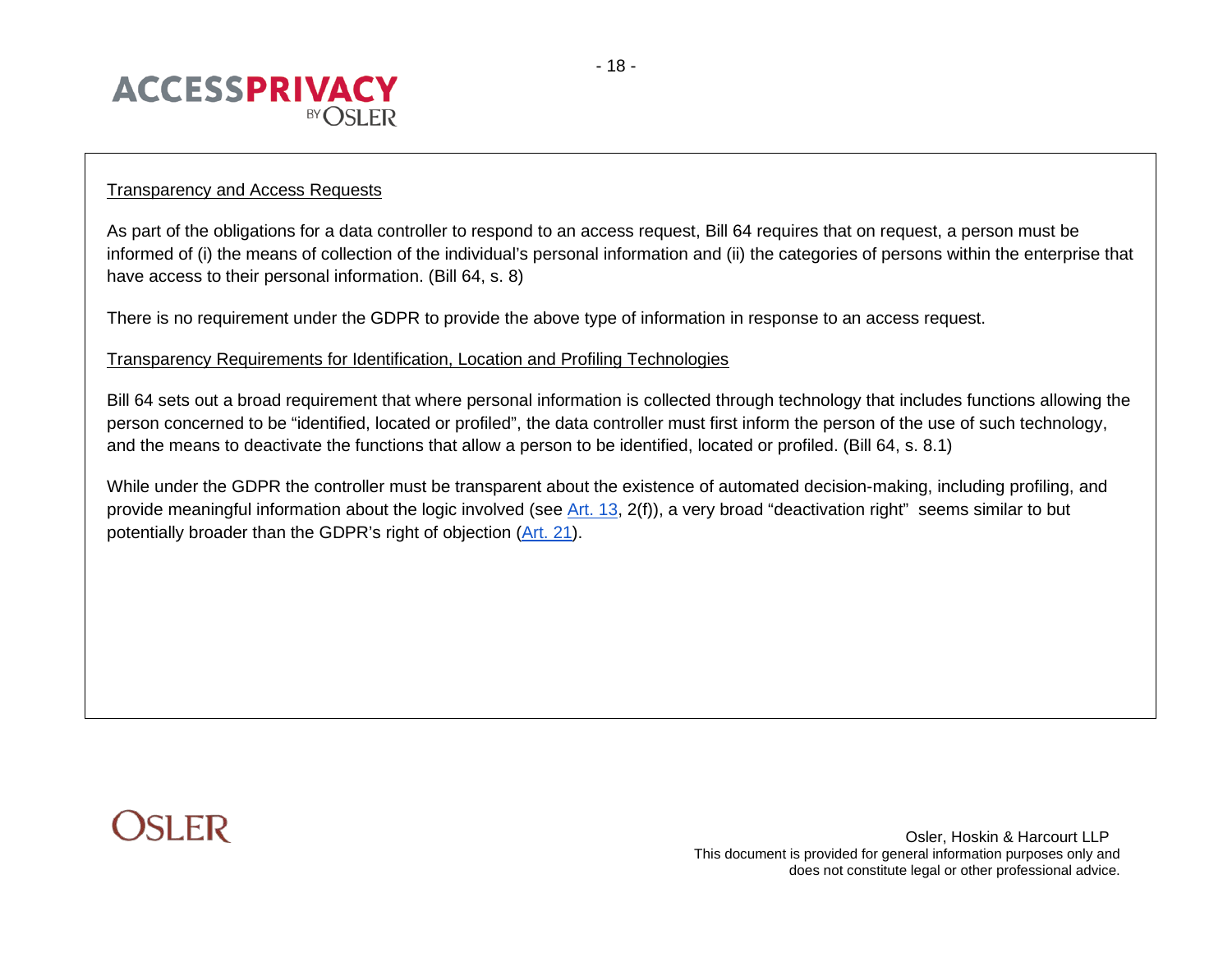

# Automated Decision Making

<span id="page-18-0"></span>Bill 64 requires data controllers who use personal information to render a decision "based exclusively on an automated processing of such information" inform the person concerned. As drafted, this notice requirement would be applicable in all circumstances involving decisions based on automated processing, regardless of materiality of the impact of the decision on the individual.

<span id="page-18-1"></span>The GDPR's automated decision-making provisions are less stringent, as there are broad transparency obligations on data controllers (unlike a notice requirement under Bill 64)  $(Art. 13(2)(f))$ , and the rights of individual to object to the decision apply only where the decision produces "legal effects or has similarly significant effects" on individuals. [\(Art. 22\(1\)\)](https://eur-lex.europa.eu/legal-content/EN/TXT/PDF/?uri=CELEX:32016R0679#page=46)

Data Accuracy

Bill 64 sets out an unqualified requirement for data controllers to ensure that personal information be up-to-date and accurate when used to make a decision (i.e. there is no limitation as to the time or circumstance when personal information needs to be up-dated) (Bill 64, ss. 11)

Under the GDPR the retention requirement is qualified, as personal data must only be kept up to date "where necessary". [\(Rec.39;](https://eur-lex.europa.eu/legal-content/EN/TXT/PDF/?uri=CELEX:32016R0679#page=7) [Art.5\(1\)\(d\)\)](https://eur-lex.europa.eu/legal-content/EN/TXT/PDF/?uri=CELEX:32016R0679#page=35)

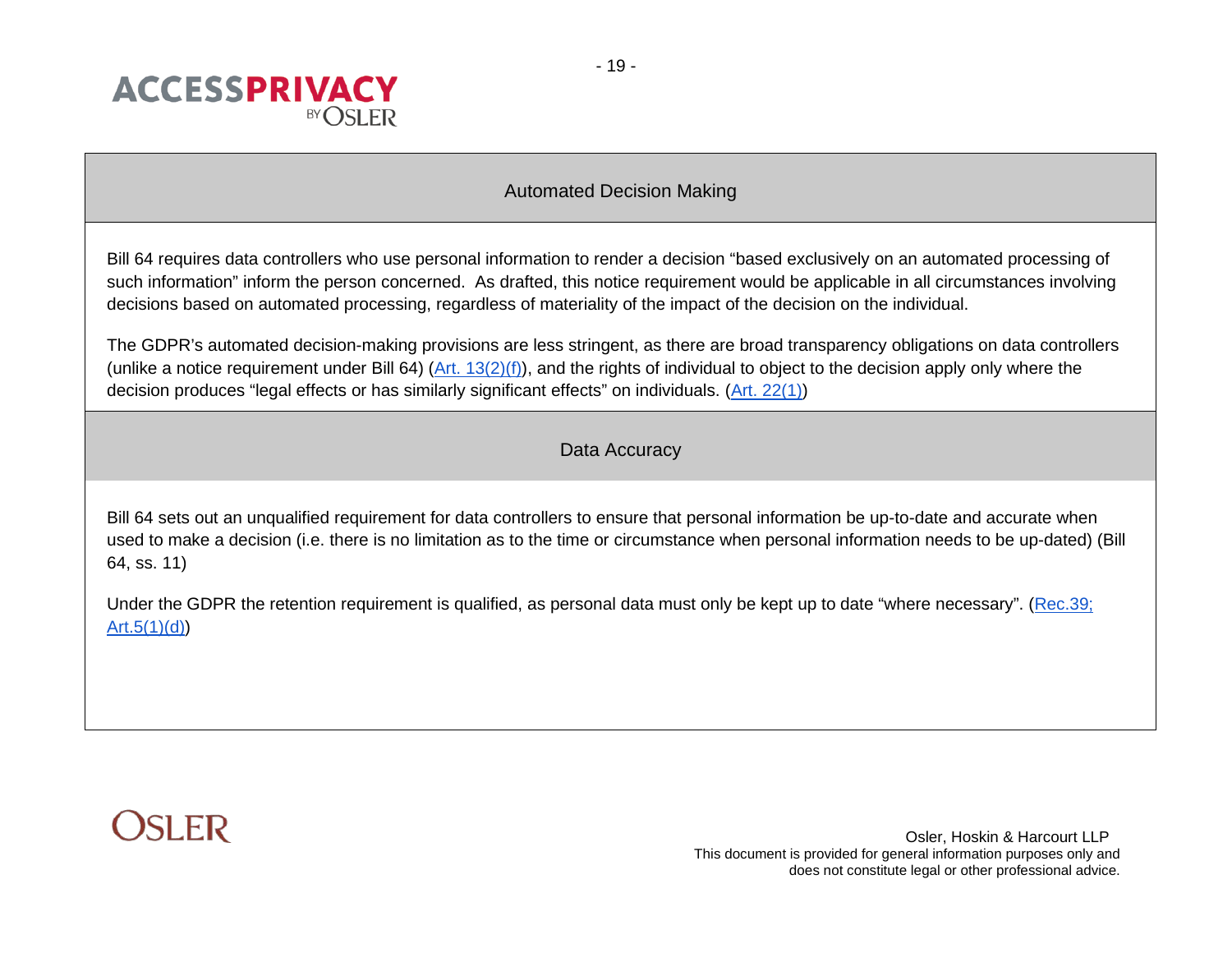<span id="page-19-0"></span>

# Transborder Data Flow Requirements

# Scope of obligations

Bill 64 contains highly restrictive and very onerous transborder data flow requirements, which apply to disclosures of personal information by a data controller to other data controllers and transfer to third party processors.

The cross-border transfer rules in Bill 64 apply to all disclosures and transfers of personal information outside Quebec (including transfers to other provinces and territories within Canada), (Bill 64, s. 17), unlike the GDPR which only restricts transfers to countries or territories outside the EEA. [\(Art. 45\)](https://eur-lex.europa.eu/legal-content/EN/TXT/PDF/?uri=CELEX:32016R0679#page=61)

#### Requirement for Privacy Impact Assessment

Bill 64 provides that, prior to any transborder data disclosure or transfer, data controllers are required to undertake a privacy impact assessment and only transfer personal information outside Quebec if:

(i) the data controller determines that the personal information will receive equivalent protection in the other jurisdiction; and

(ii) a written agreement is in place that reflects the results of the privacy assessment and any identified risks.

#### Equivalence of Protection in other Jurisdictions

Bill 64 provides that the Minister may publish a list of jurisdictions with equivalent protection, although it is unclear as to whether a privacy impact assessment and/or a written agreement that reflects risks (as described above) would still be required for transfers of personal information to jurisdictions contained on this list. (Bill 64, s.17.1)

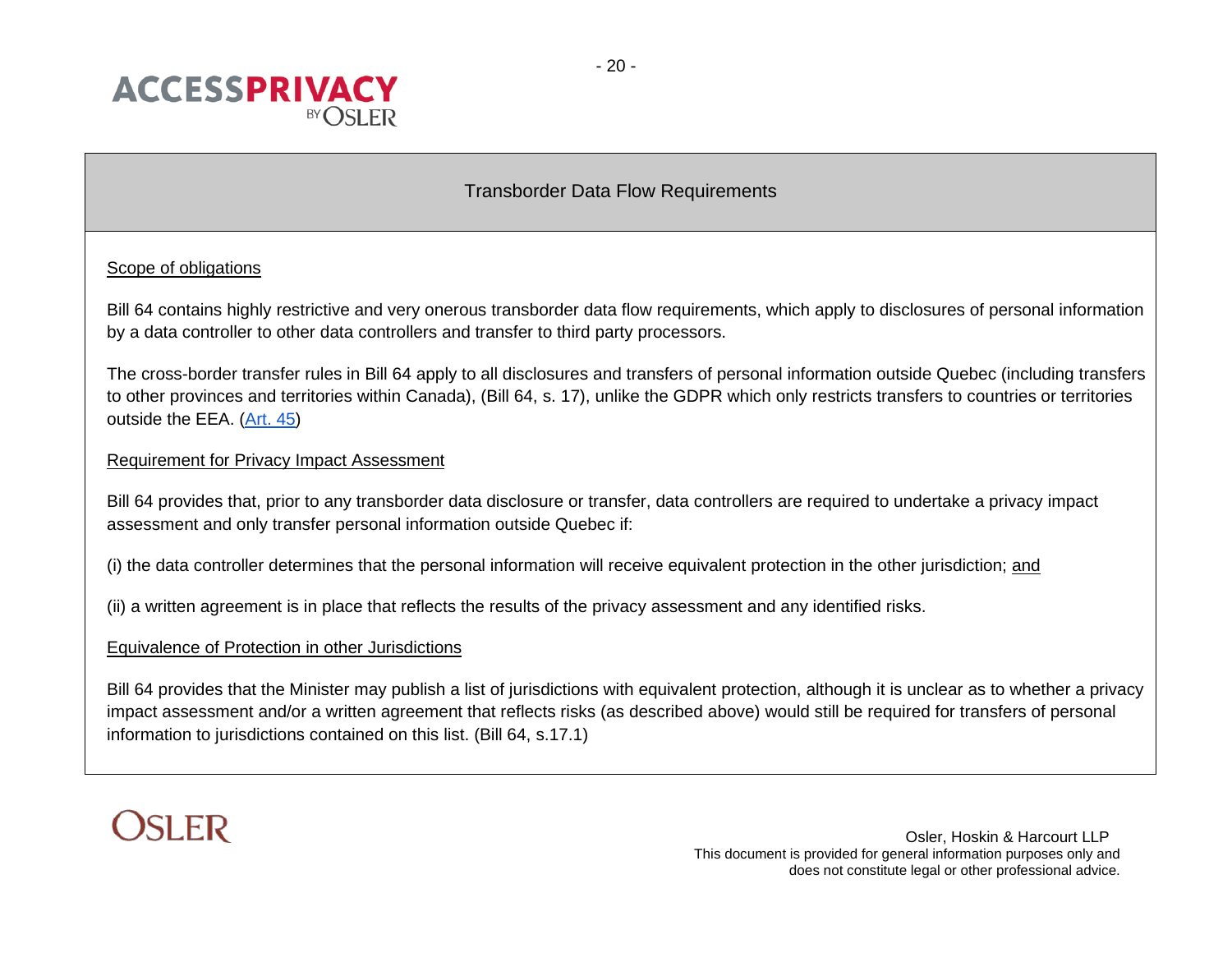

# Lack of Lawful Authority for Transborder Data Flows where no Equivalency

As drafted, data controllers would be prohibited under Section 17 of Bill 64 from transferring or disclosing personal information to a jurisdiction outside of Quebec that did not have equivalent protections as set out under Bill 64, even if the individual concerned expressly consented to the transfer, or the data controller had previously entered into a written agreement with obligations on the recipient to protect the personal information in a manner consistent with the provisions under Bill 64.

The transborder data flow restrictions under the GDPR are far more flexible, as the GDPR provides for various lawful bases other than adequacy for data controllers to transfer personal data outside the EU, including express consent, Model Clauses, contractual necessity, codes of conduct, and Binding Corporate Rules) [\(Art. 49\)](https://eur-lex.europa.eu/legal-content/EN/TXT/PDF/?uri=CELEX:32016R0679#page=64)

Right of Access

# <span id="page-20-0"></span>Notice of Right:

Bill 64 provides that any person (i.e. a data controller or a processor) who collects personal information from a person must inform that person of the rights of access and rectification provided by law. (Bill 64, s. 8)

The GDPR right of access provisions apply only to data controllers, and requires that at the time when personal data is collected from a data subject, the controller provides the existence of the right to request access to, rectification of or erasure of personal data, or restriction of processing concerning the data subject. [\(Art. 13\(2\)\(b\)\)](https://eur-lex.europa.eu/legal-content/EN/TXT/PDF/?uri=CELEX:32016R0679#page=41)

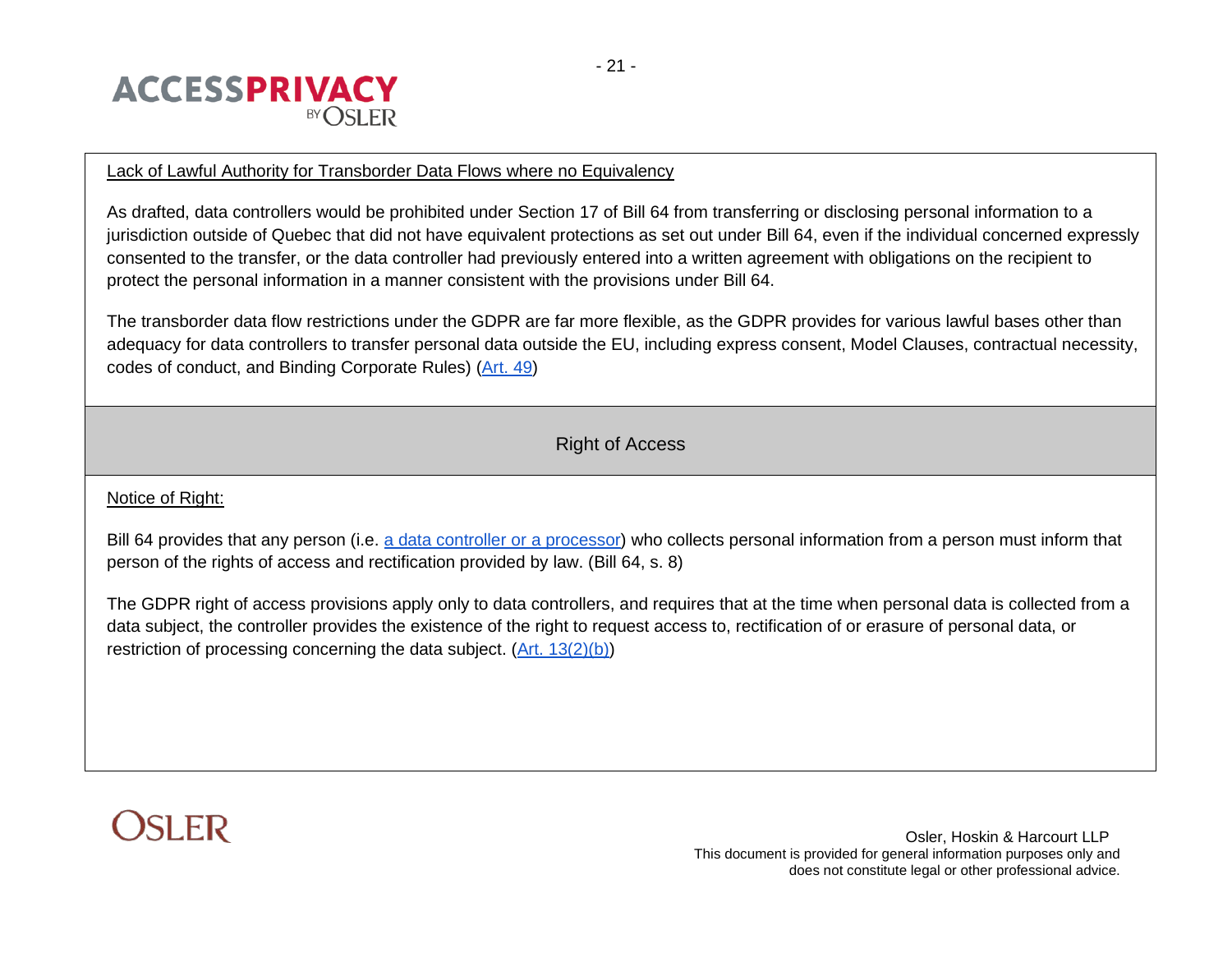

# Scope of right:

Under Bill 64 every person (i.e. a data controller or a processor) who holds personal information on another individual, must confirm the existence of the personal information and allow the individual to retain a copy of it. (Bill 64, s. 27)

The GDPR provides that a data controller (but not a process) shall provide confirmation as to whether the individuals' personal data has been processed, and access to the personal data and prescribed details. [\(Art. 15\(1\)\)](https://eur-lex.europa.eu/legal-content/EN/TXT/PDF/?uri=CELEX:32016R0679#page=43)

Under Bill 64, requests for access may be made by a person who provides that they are the person concerned, their representative, heir or successor and other specified persons: see Bill 64, s. 30. The GDPR has no equivalent requirement, and allows access to the individual only.

# Form of Response:

Bill 64 provides that upon request, computerized personal information must be communicated in the form of a "written and intelligible transcript." (Bill 64, s. 27) If the person concerned is handicapped, "reasonable accommodation" must be provided upon request. (Bill 64, s. 27)

Under the GDPR, the information must be provided in a "commonly used electronic form" when responding to a request by electronic means. [\(Art. 15\(3\)\)](https://eur-lex.europa.eu/legal-content/EN/TXT/PDF/?uri=CELEX:32016R0679#page=43)

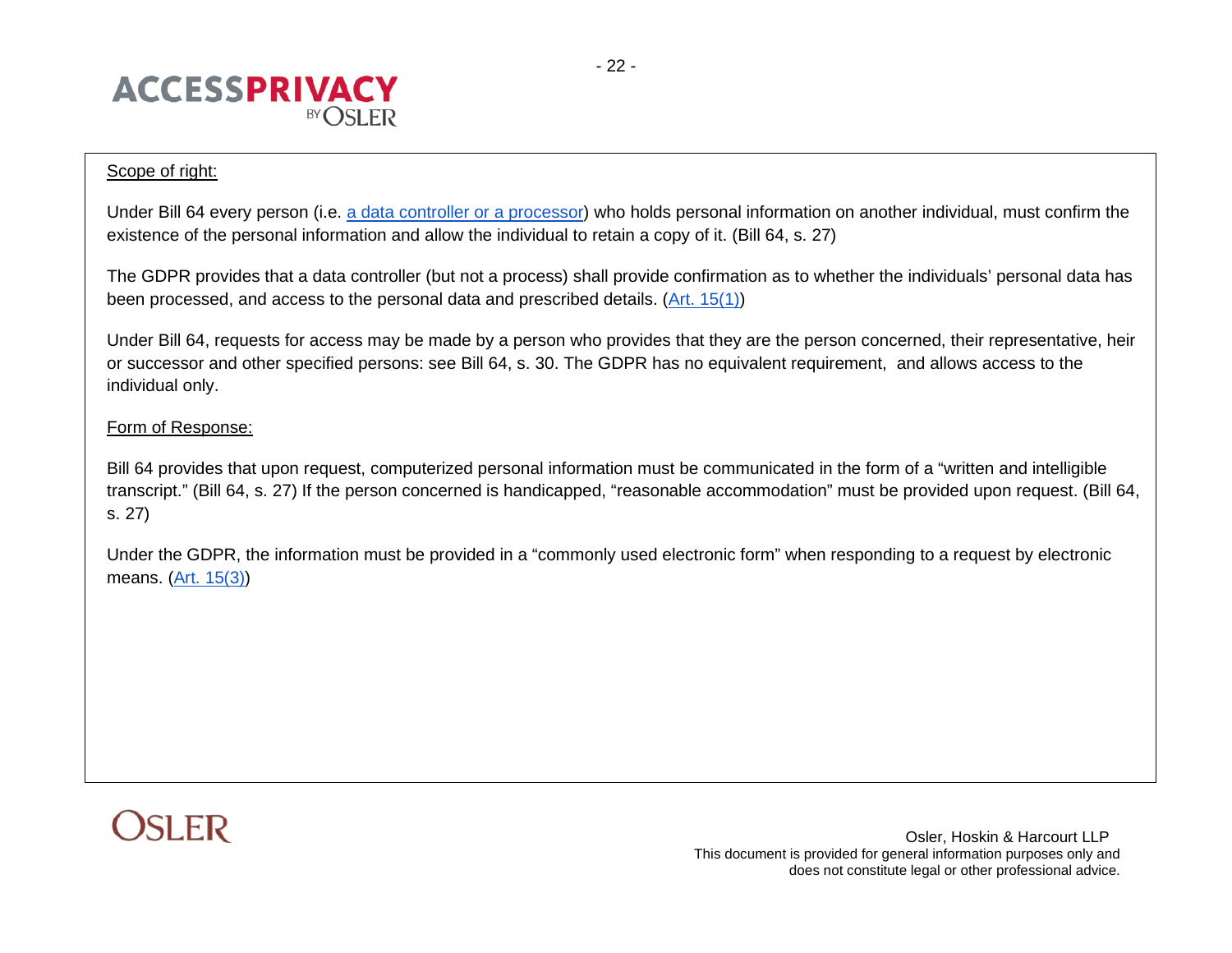

# Timing of Response

Bill 64 requires a response by PIC to requests for access 'promptly' and no later than 30 days (Bill 64, s. 32). There is no provision allowing this time period to be extended.

(The GDPR is 'without undue delay' and in any event within 1 month: see  $Art. 12(3)$ ).

The GDPR allows, with respect to similar rights, for extension of 2 months where necessary, having regard to the complexity and number of requests  $(Art. 12(3))$  $(Art. 12(3))$ .

# Person in Charge:

See [the Person in Charge section f](#page-3-2)or other obligations about subject matter rights requests and timing requirements.

# Refusals:

Under Bill 64, any refusal to grant a request must be accompanied by reasons for refusal and an indication of the provision of law on which the refusal is based, the remedies available to the applicant, the time limits for exercising them, and on request help in understanding the refusal. (Bill 64, s. 34)

Under the GDPR, where a data controller intends to refuse to respond to a request, the data controller less prescriptively is obligated only to give reasons where they do not intend to comply with access requests. [\(Rec. 59\)](https://eur-lex.europa.eu/legal-content/EN/TXT/PDF/?uri=CELEX:32016R0679#page=11)

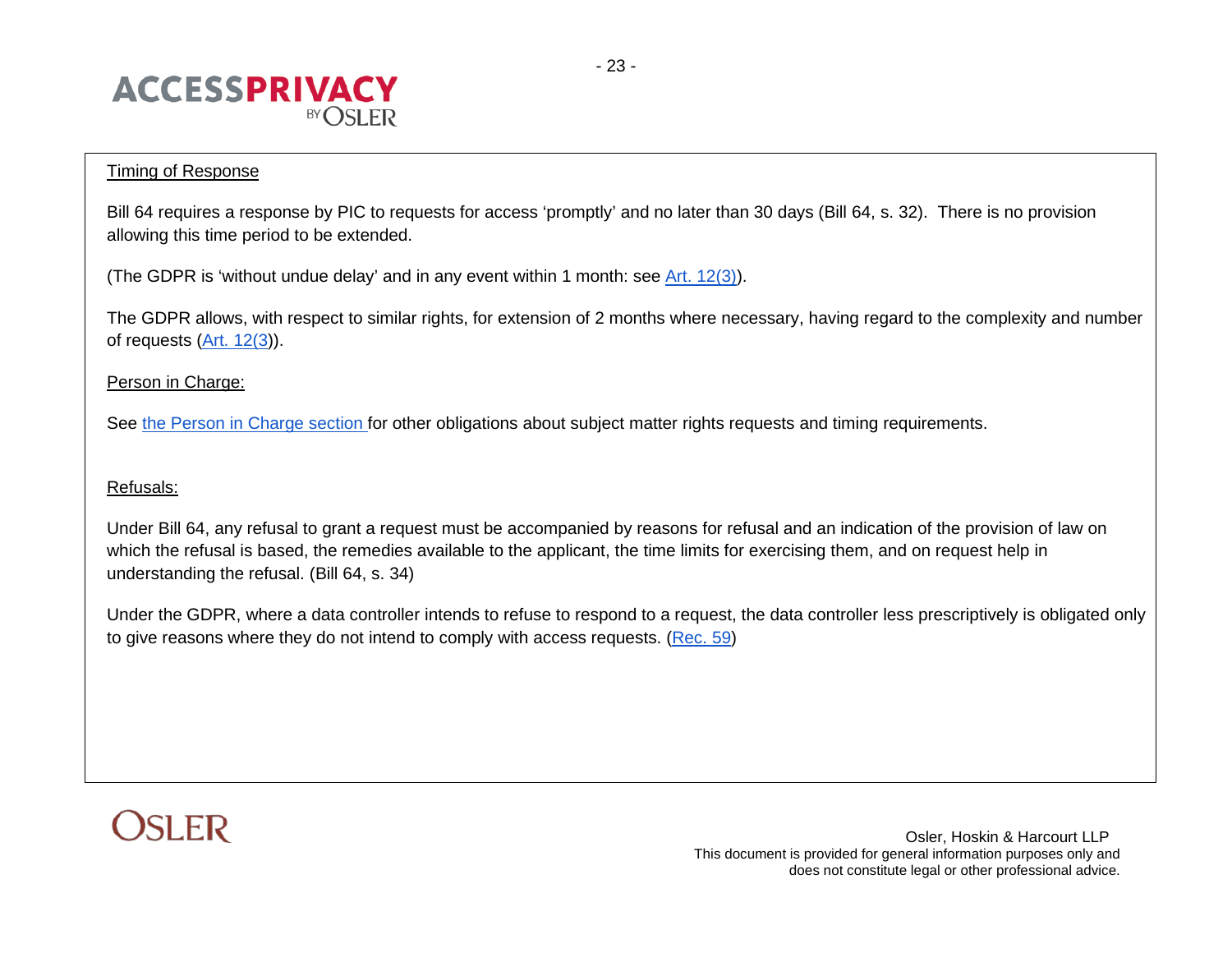

#### Deceased Persons:

Under Bill 64, an individual may be able to access the personal information concerning a deceased person, if they are the spouse or close relative of the person if knowledge of the information could help the applicant in the grieving process and if the deceased person did not record in writing his refusal to grant such a right of access. (s. 40.1)

<span id="page-23-0"></span>Data relating to deceased persons generally falls outside the scope of the GDPR (except to the extent it also relates to a living person).

Right of Data Portability

Bill 64's provisions setting out the scope of the [right of access](#page-20-0) generally apply to the right of data portability. The following differences between Bill 64 and the GDPR are notable as potentially providing a more expansive right of portability in the Quebec context compared to the GDPR [\(Art. 20\)](https://eur-lex.europa.eu/legal-content/EN/TXT/PDF/?uri=CELEX:32016R0679#page=45):

- Bill 64's right of portability applies in all cases to provided computerized information, unless doing so raises serious practical difficulties (Bill 64, s. 27). The GDPR limits the portability right to the following circumstances:
	- the individual 'provided' (this is interpreted widely by supervisory authorities to include 'observed' data, but not so far as inferred or derived data) the personal data in the first place;
	- the data is automated (i.e. no paper records); and
	- the basis for processing of the data is consent or to fulfil a contract or steps preparatory to a contract.

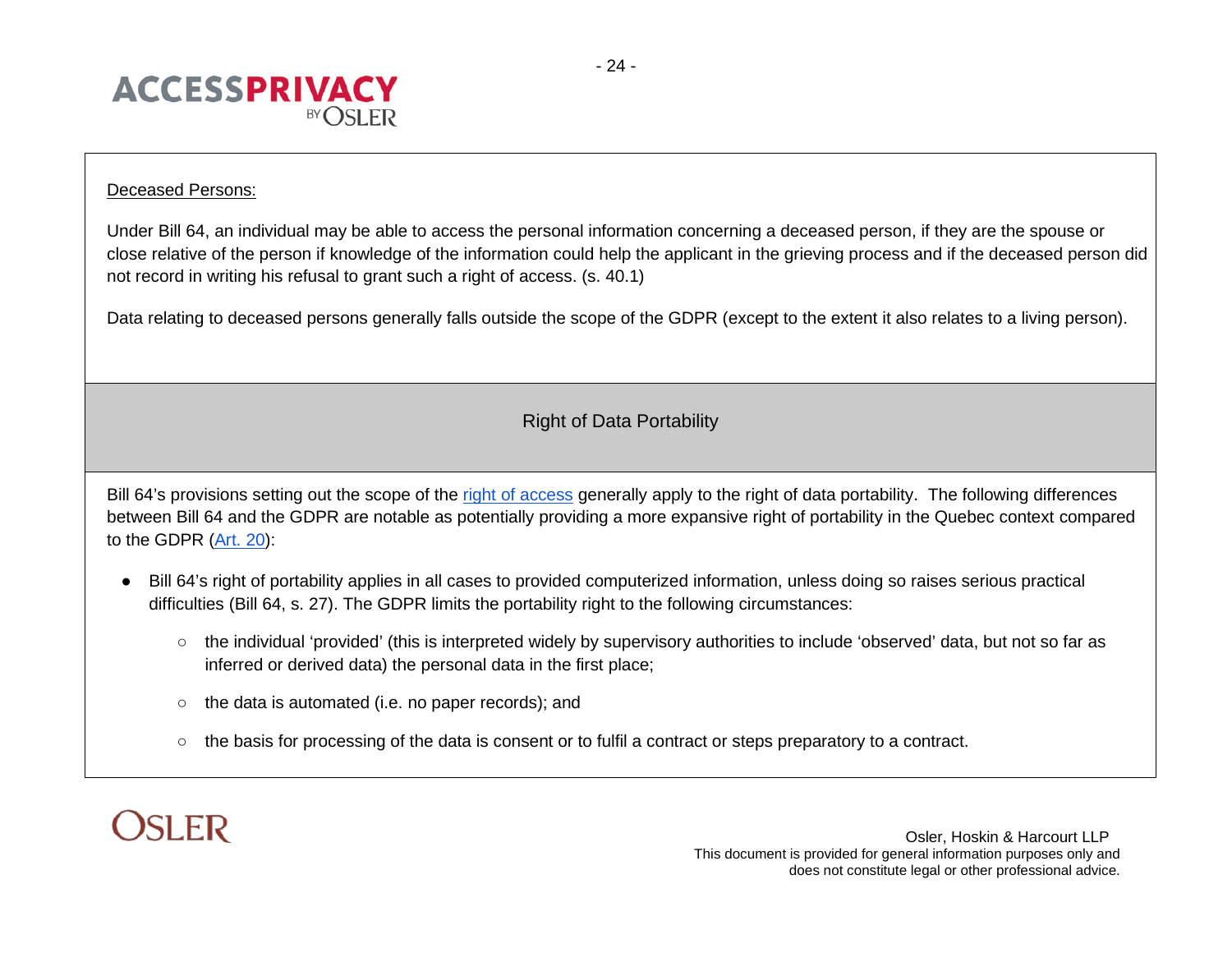

- The GDPR provides a portability right to the individual only. Bill 64 permits a wider range of people to submit requests, including representatives, heirs, and successors (see Bill 64, s. 30).
- Bill 64 provides a portability right with respect to data relating to deceased individuals (Bill 64, s. 40.1). Data relating to deceased persons generally falls outside the scope of the GDPR (except to the extent it also relates to a living person).
- Unlike Bill 64, under the GDPR, there is an exception to the right of portability where a request is manifestly unfounded or excessive, particularly because of its repetitive character, the controller may refuse to act on the request or charge a reasonable fee [\(Art. 12\(5\)\)](https://eur-lex.europa.eu/legal-content/EN/TXT/PDF/?uri=CELEX:32016R0679#page=40).

# Right of Rectification

# <span id="page-24-0"></span>Scope of Right

Bill 64 permits a wide range of people to submit requests for rectification, including representatives, heirs and successors (Bill 64, s. 30). The GDPR provides a right of rectification to the individual only. [\(Art. 16\)](https://eur-lex.europa.eu/legal-content/EN/TXT/PDF/?uri=CELEX:32016R0679#page=43)

Bill 64 provides rectification rights with respect to data relating to deceased individuals (Bill 64, s.30). Data relating to deceased persons generally falls outside the scope of the GDPR (except to the extent it also relates to a living person).

Bill 64 provides a rectification right with respect to equivocal data or where keeping or collecting it is not authorised by law, in addition to inaccurate or incomplete data (Bill 64, s.28). The GDPR's rectification right is limited to inaccurate or incomplete data. [\(Art. 16\)](https://eur-lex.europa.eu/legal-content/EN/TXT/PDF/?uri=CELEX:32016R0679#page=43)

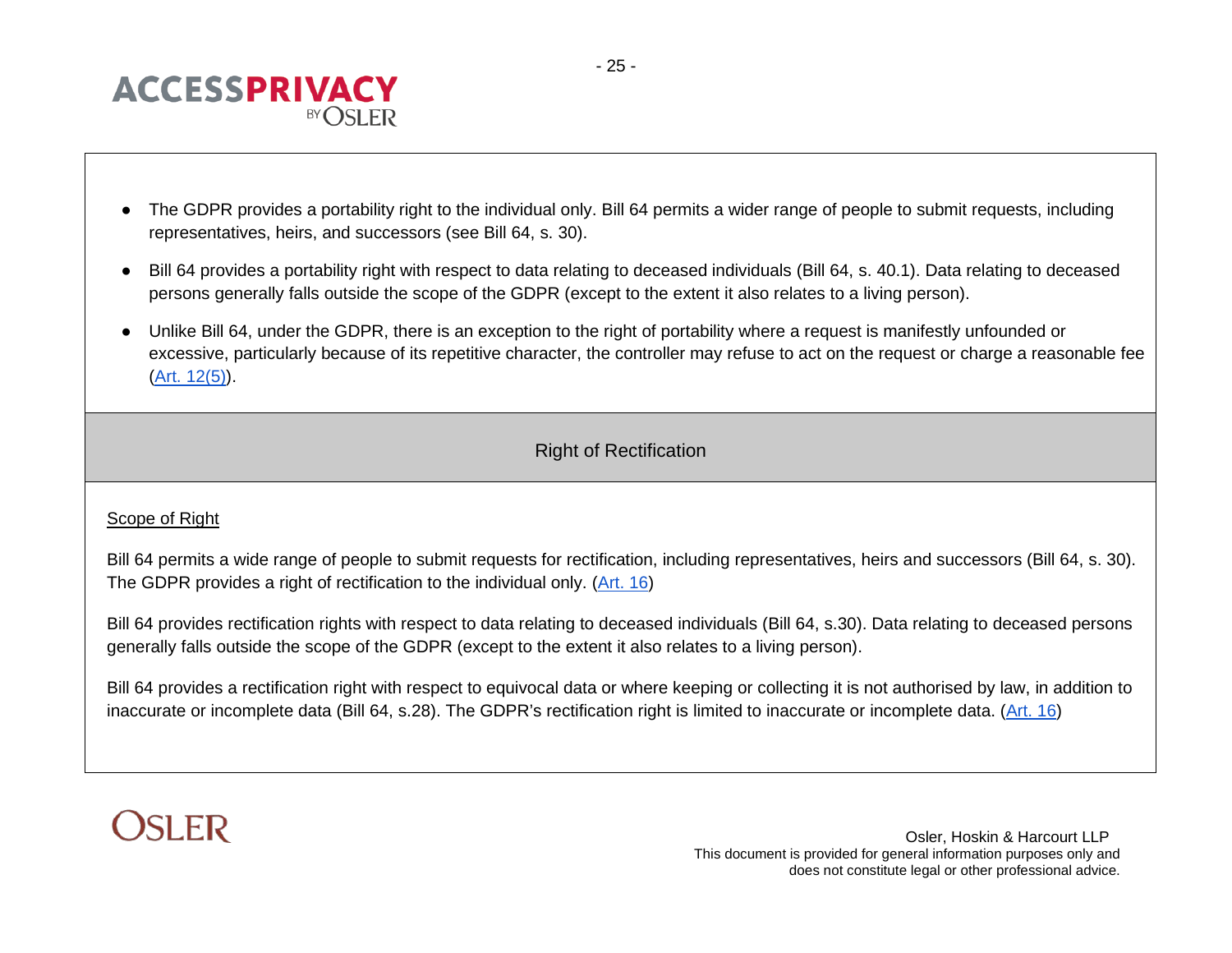

Bill 64's right to have incomplete personal data completed is not limited having regard to the purpose of the processing, unlike the GDPR. As such, Bill 64 more broadly requires processors to take steps to rectify the personal information regardless of the purpose of the processing, whereas the GDPR requires that the purpose be taken into account. [\(Art. 16\)](https://eur-lex.europa.eu/legal-content/EN/TXT/PDF/?uri=CELEX:32016R0679#page=43)

# Burden of Proof:

Bill 64 requires the person holding the file, in case of disagreement, to prove that the file need not be rectified, unless the information was communicated to him by the person concerned or with their consent (Bill 64, s. 53)

The GDPR does not expressly address the burden of proof on the controller (though under the accountability principle a controller must be able to demonstrate compliance with the accuracy principle).

# Person in Charge and Timing:

See the [Right of Access section](#page-20-0) for obligations for requests and timing requirements.

# Exceptions:

Bill 64 does not provide any exceptions to the right of rectification unlike the GDPR and Member State national laws.

# Rejection:

Bill 64, unlike the GDPR, requires the person in charge to:

- indicate the provision of law on which refusal is based;
- inform the requestor of the time limit for exercising remedies; and
- on request, help the requestor understand the refusal. (Bill 64, s. 34)

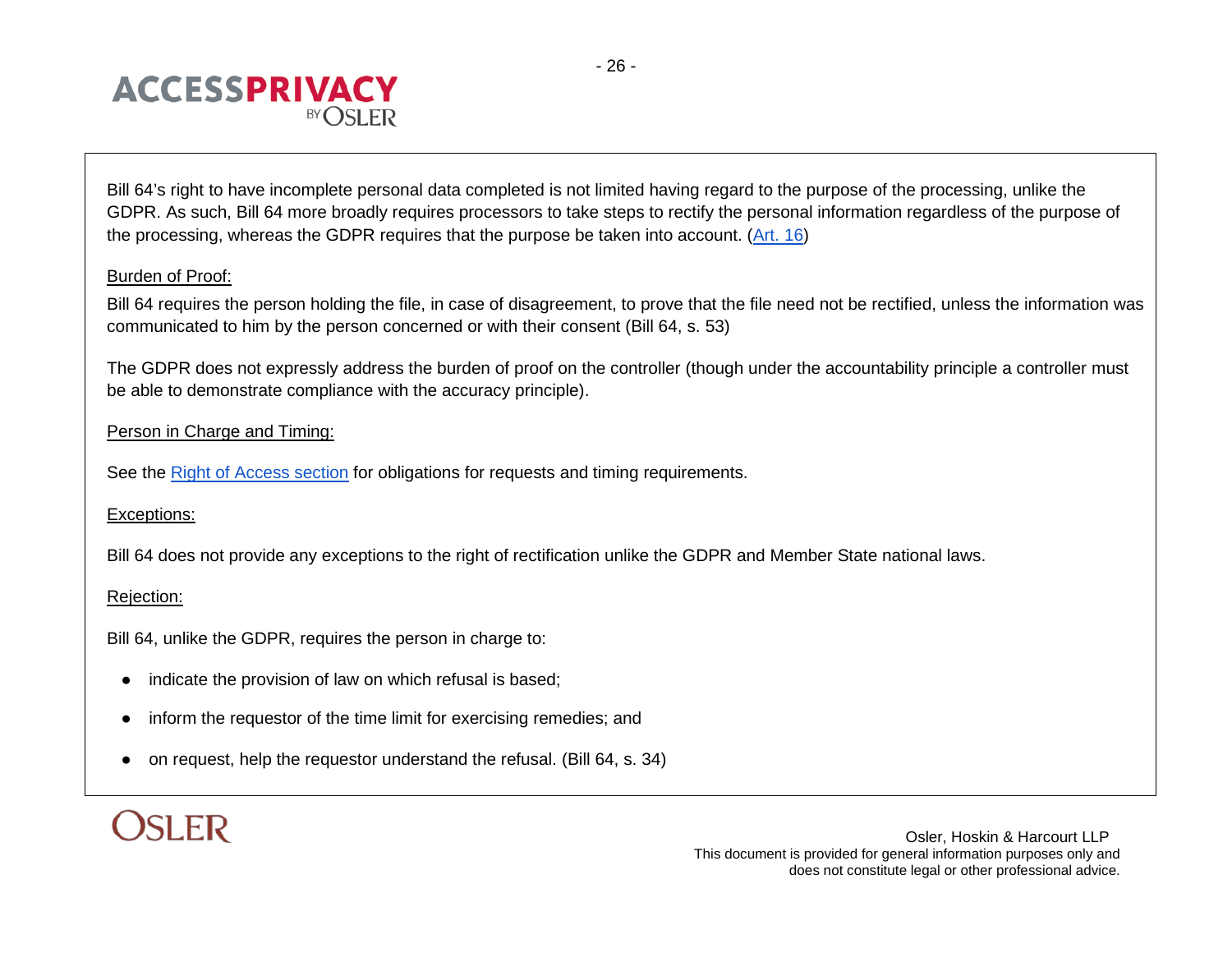

# <span id="page-26-0"></span>Rights of Restriction, Objection and Erasure (GDPR) vs. Right to Cessation of Dissemination, De-indexing, and Re-indexing (Quebec Bill)

# Scope of right

There is a right in Bill 64 to require **cessation of dissemination or de-indexing** (Bill 64, s. 28.1), if the dissemination contravenes the law or a court order, where certain conditions are met. The GDPR does not contain such rights, but does contain **rights of restriction**  [\(Art. 18\)](https://eur-lex.europa.eu/legal-content/EN/TXT/PDF/?uri=CELEX:32016R0679#page=44) and **objection** [\(Art.](https://eur-lex.europa.eu/legal-content/EN/TXT/PDF/?uri=CELEX:32016R0679#page=45) 21) and a **right of erasure or "right to be forgotten"** [\(Art. 17\)](https://eur-lex.europa.eu/legal-content/EN/TXT/PDF/?uri=CELEX:32016R0679#page=43), which may achieve the same outcomes.

Comparing the scope of the rights:

- The right to require cessation of dissemination or de-indexing in Bill 64 arises in different circumstances to the rights of restriction, objection and erasure in the GDPR. Under Bill 64, the person may require cessation of dissemination or de-indexing of hyperlinks where:
	- the dissemination of the information causes the person concerned serious injury in relation to his right to the respect of his reputation or privacy;
	- the injury is clearly greater than the interest of the public in knowing the information or the interest of any person in expressing himself freely; and
	- the cessation of dissemination, re-indexation or de-indexation requested does not exceed what is necessary for preventing the perpetuation of the injury. (Bill 64, s. 28.1)

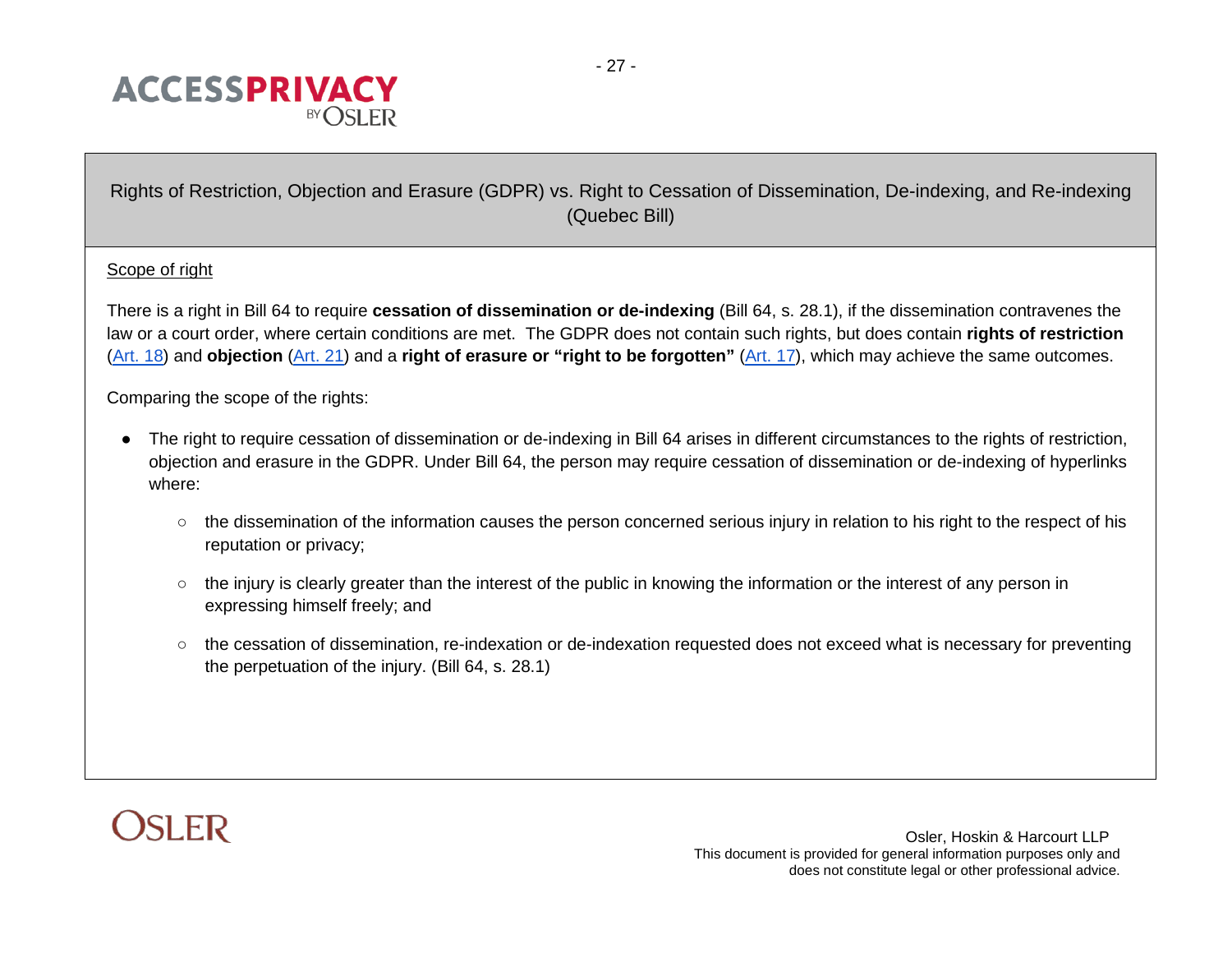

- In contrast, under the GDPR:
	- the **person may require restriction** in certain circumstances involving contested accuracy, the exercise or defence or legal claims, or where the controller is verifying whether to stop processing, in which cases the data can be stored but not used: see details at [Art. 18;](https://eur-lex.europa.eu/legal-content/EN/TXT/PDF/?uri=CELEX:32016R0679#page=44)
	- the **right to object** to processing can be exercised in circumstances involving direct marketing, processing for scientific, historical research or statistical purposes, or legitimate interest or public interest legal basis, subject to certain exceptions for public interest tasks or compelling legitimate grounds: see [Art. 21;](https://eur-lex.europa.eu/legal-content/EN/TXT/PDF/?uri=CELEX:32016R0679#page=45)
	- the **right to erasure or to be forgotten** [\(Art. 17\)](https://eur-lex.europa.eu/legal-content/EN/TXT/PDF/?uri=CELEX:32016R0679#page=43) can be exercised in any of a number of situations, including withdrawal of consent and there is no other lawful basis, or the data is no longer necessary for the purposes for which it was collected/processed.
- There is also a right in Bill 64 to require re-indexation in the same circumstances where a person may require cessation of dissemination or de-indexing of hyperlinks (Bill 64, s. 28.1). There is no such right in the GDPR.
- Bill 64 permits a wider range of people to submit requests for cessation of dissemination, indexing or re-indexing, including representatives, heirs or successors (Bill 64, s. 30). The GDPR provides a right of restriction, erasure and objection to the individual only. [\(Art. 17,](https://eur-lex.europa.eu/legal-content/EN/TXT/PDF/?uri=CELEX:32016R0679#page=43) [Art. 18,](https://eur-lex.europa.eu/legal-content/EN/TXT/PDF/?uri=CELEX:32016R0679#page=44) [Art. 21\)](https://eur-lex.europa.eu/legal-content/EN/TXT/PDF/?uri=CELEX:32016R0679#page=45).

#### Person in charge (PIC)

See the Right [of Access section](#page-20-0) for obligations for requests and timing requirements.

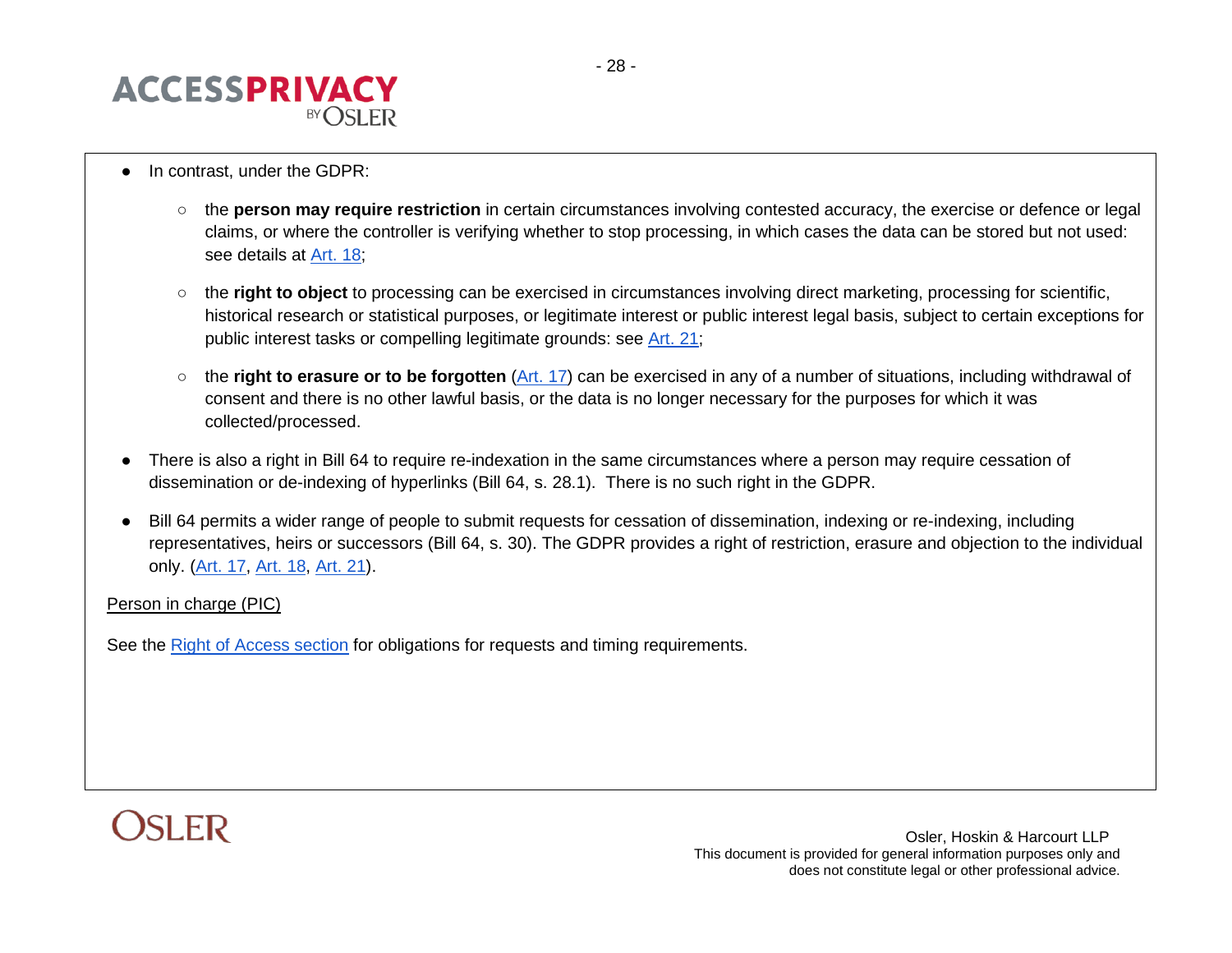

#### **Exceptions**

Bill 64 does not provide any exceptions to the rights of cessation of dissemination, de-indexing, and re-indexing, unlike the GDPR and Member State national laws with respect to similar rights. Under the GDPR, the rights of objection and restriction and erasure contain exceptions where the request is manifestly unfounded or excessive, particularly because of its repetitive character. The rights of erasure contains further exceptions where processing is necessary for the rights of freedom of expression and information, public health reasons, the performance of a public interest task, and other enumerated reasons: see [Art. 17.](https://eur-lex.europa.eu/legal-content/EN/TXT/PDF/?uri=CELEX:32016R0679#page=43)

#### Rejection of Request

For refusals to cease dissemination, de-index or re-index, Bill 64, unlike the GDPR, requires the person in charge to:

- indicate the provision of law on which refusal is based;
- inform the requestor of the time limit for exercising remedies; and
- on request, help the requestor understand the refusal. (see Bill 64, s. 34)

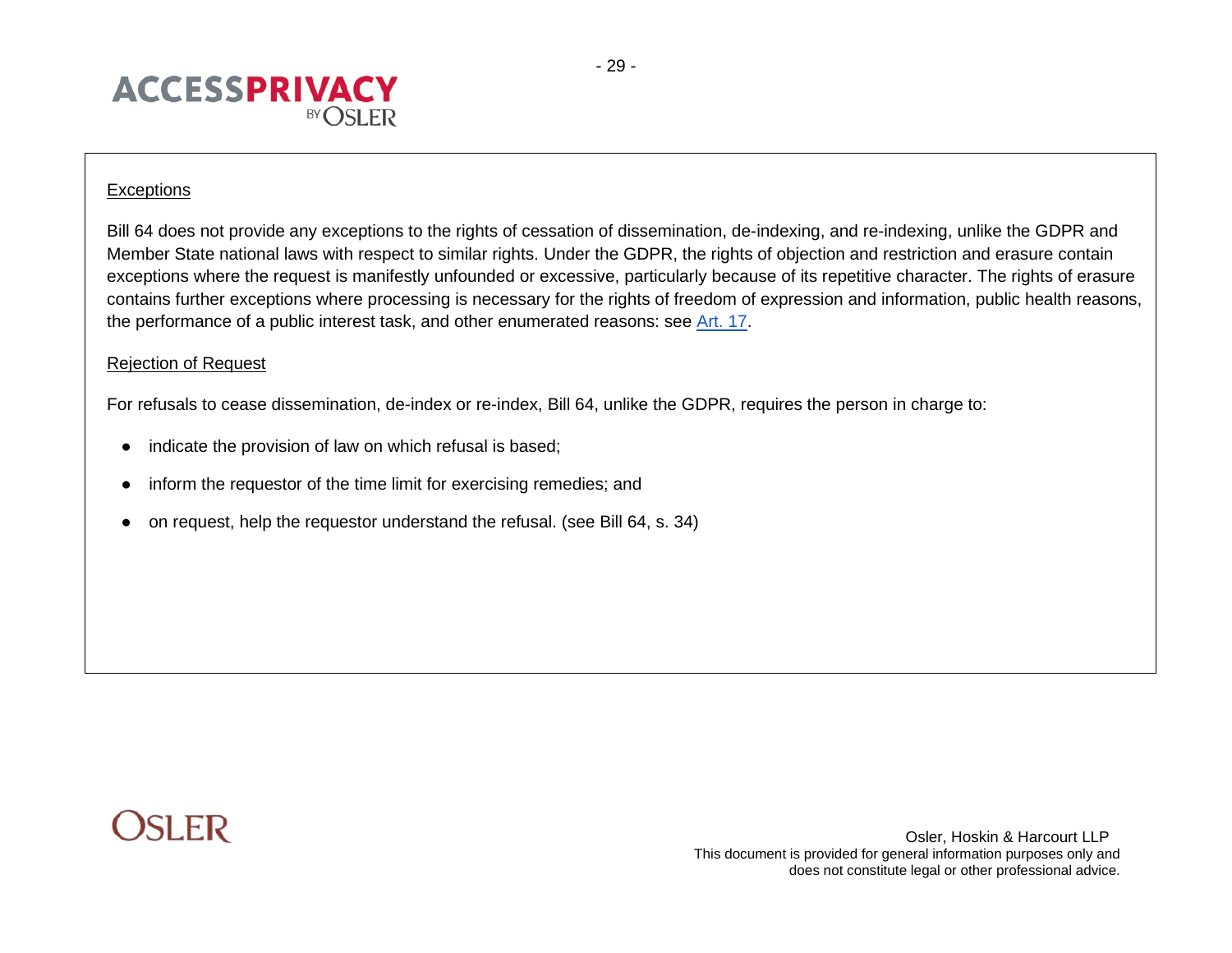

Fines, Penalties and Statutory Right of Damages

# <span id="page-29-0"></span>Categories of Fines and Penalties

Under Bill 64, there are two types of monetary penalties:

- 1. **fines** of up to CAD \$25 million, or if greater, the amount corresponding to 4% of worldwide turnover for the preceding fiscal year, on the commission of certain offences (Bill 64, s. 91); and
- 2. **administrative monetary penalties ("AMP")** of up to CAD \$10 million, or if greater, the amount corresponding to 2% of the organization's worldwide turnover for the preceding fiscal year, for enumerated infringements (Bill 64, s. 90.12).

These mirror the two brackets of fines set out in the GDPR (at [Art. 83\)](https://eur-lex.europa.eu/legal-content/EN/TXT/PDF/?uri=CELEX:32016R0679#page=82), based on the seriousness of the infringement:

- 1. **More serious infringements** are subject to a maximum fine of €20m, or in the case of an undertaking, up to 4% of the total worldwide annual turnover of the preceding financial year, whichever is higher.
- 2. **Less serious infringements** are subject to a maximum fine of €10m, or in the case of an undertaking, up to 2% of the total worldwide annual turnover of the preceding financial year, whichever is higher.

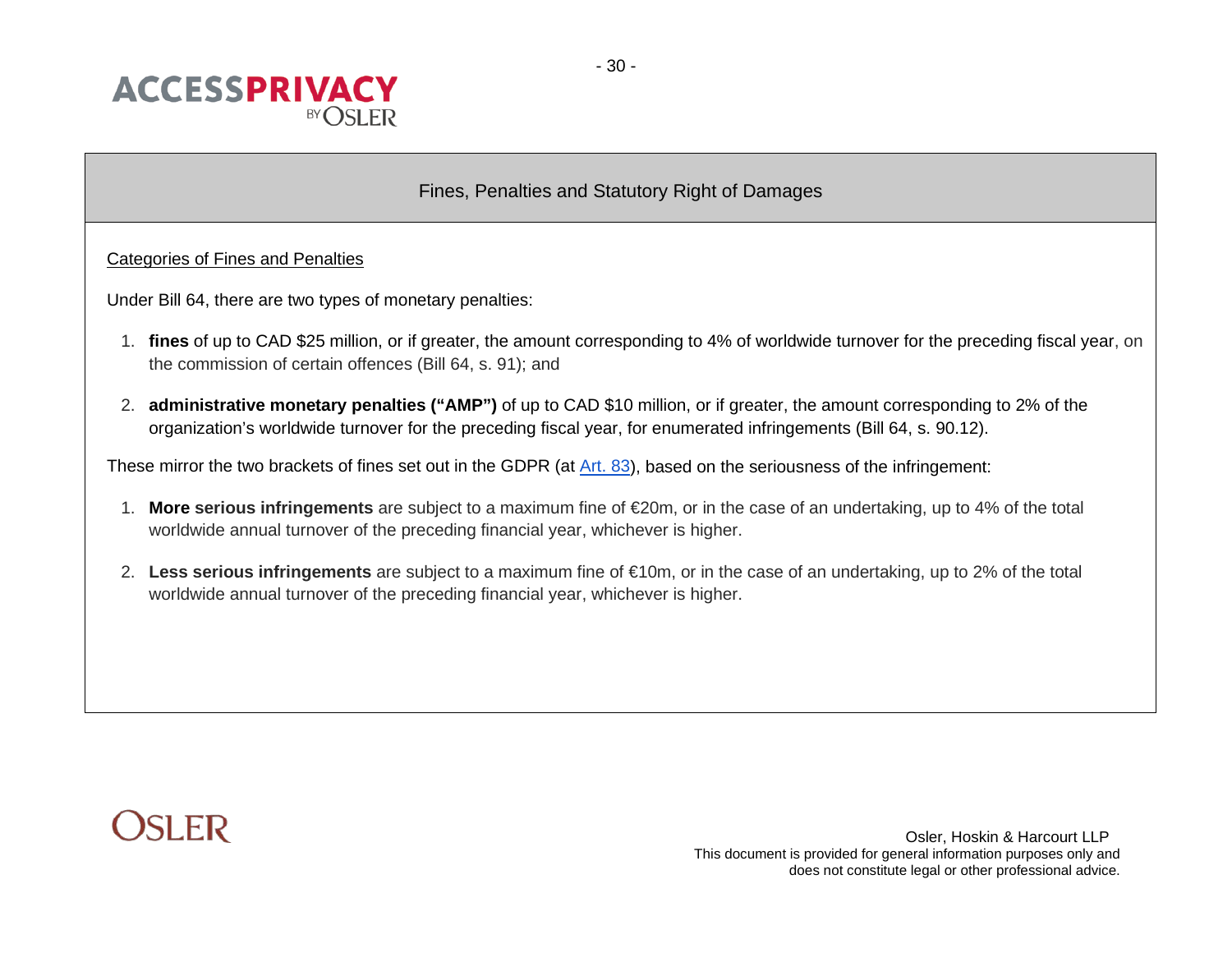

# Scope of Fines and Penalties

Despite the analogous categories, penalties are potentially more onerous under Bill 64 than the GDPR:

- **Potentially higher penalties for equivalent infringements:** For example, under the GDPR, failure to comply with the consent requirements when offering information society services directly to a minor is classified as a less serious infringement [\(Art. 83\(4\)](https://eur-lex.europa.eu/legal-content/EN/TXT/PDF/?uri=CELEX:32016R0679#page=82)). Under Bill 64, the use of personal information in contravention of any part of the Act (which would include failure to comply with the consent requirements for minors) is subject to a maximum fine of the greater of \$25m or 4% of global turnover (Bill 64, s. 91). However, under Bill 64 'turnover' is based upon the legal entity in question and does not, unlike the GDPR, extend to the wider economic unit. This means a GDPR fine could still be higher in some cases.
- **Unique offence of "re-identification".** Under Bill 64, anyone commits an offence who identifies or attempts to identify a natural person using de-identified information, without the authorization of the person holding the information or using anonymized information, and is liable to fines (Bill 64, s. 91(3)). There is no specific equivalent offence under the GDPR.
- **Automatic doubled fine for subsequent offences:** Under Bill 64, in the case of a subsequent offence, the fines are automatically doubled (Bill 64, s. 92.1). Under the GDPR, relevant previous infringements are taken into account in setting the quantum of the fine, but there is no automatic increase. Where the fine is doubled due to a previous infringement, the maximum fine under Bill 64 is higher than that under the GDPR (8% vs. 4% of global turnover), although, as mentioned above, turnover is computed differently for the purposes of the GDPR.
- **No cumulative cap:** Under the GDPR, where the same or linked processing activity infringes several provisions, the fine will not exceed the specified amount for the gravest breach. While Bill 64 limits cumulative fines for infringement of the same provision, no cap is set out for multiple infringements of different provisions resulting from the same or linked processing activities.
- **Minimum fines:** Bill 64 provides for a minimum fine for offences under the Act of \$5,000 for natural persons and \$15,000 for organizations (Bill 64, s. 91). The GDPR does not set out any minimum fines.

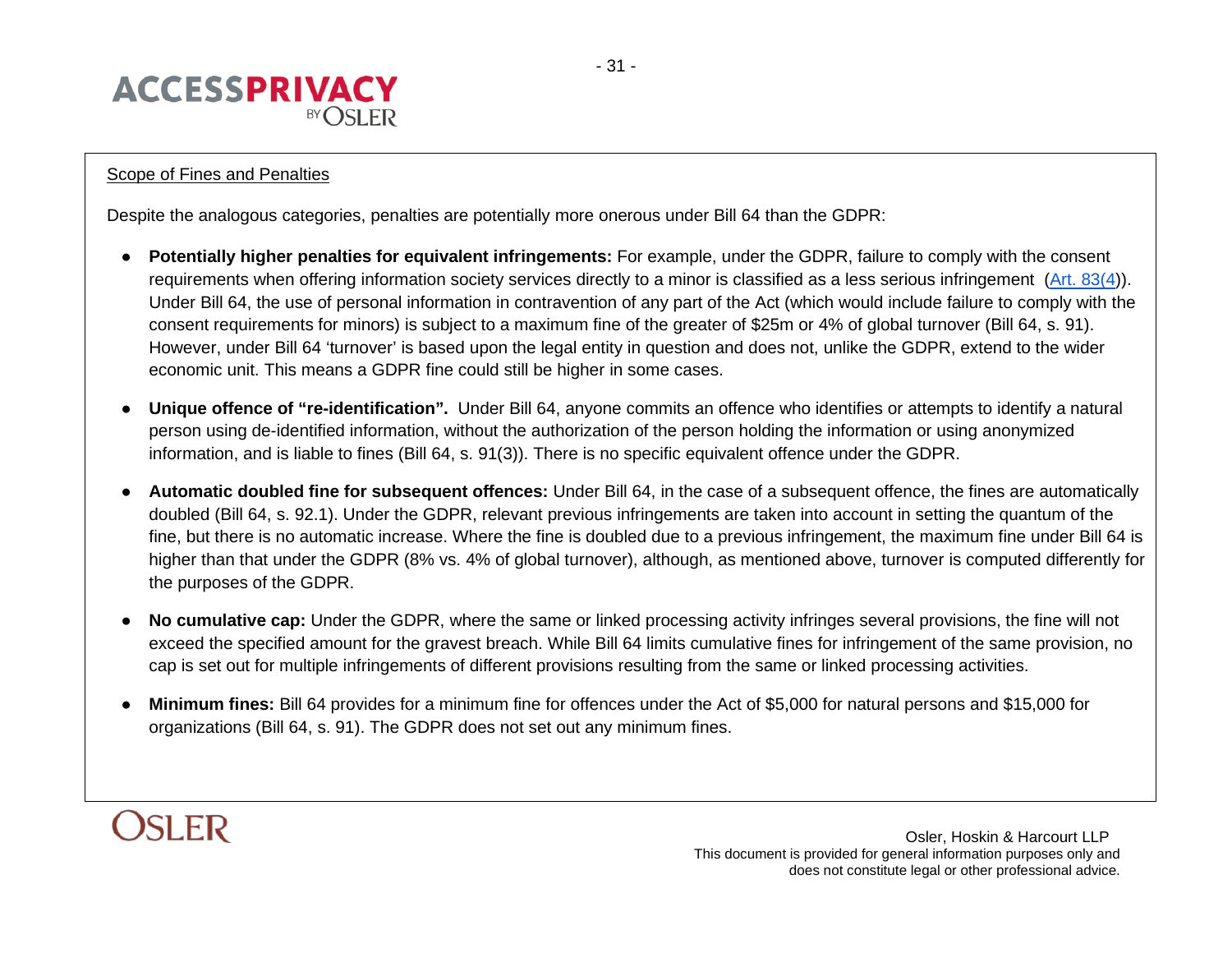# **ACCESSPRIVACY BY OSLER**

- **Personal liability:** The Quebec Act already sets out personal liability for the administrator, director or representative of the person who ordered or authorized the act or omission constituting the offence and exposes individuals to the prescribed penalties under the Act. Bill 64 did not change this provision (s. 93), but drastically increases the personal exposure. The GDPR does not set out personal liability in this way, though Member State national laws may potentially do so.
- **Criteria for Quantum of Penalties:** In setting an AMP or fine, Bill 64 may, in some cases, be potentially more stringent than the GDPR. In particular, the framework criteria guiding the decision to impose an AMP under Bill 64 (s. 90.2(2)) differs from the GDPR criteria at [Art. 83](https://eur-lex.europa.eu/legal-content/EN/TXT/PDF/?uri=CELEX:32016R0679#page=82) in the following respects, including:
	- the Commission may take into account "risk" of prejudice under Bill 64 framework, whereas, under the GDPR, only actual damage is to be taken into account;
	- Bill 64 framework does not take account of whether or not the PIC/controller has adhered to an approved code of conduct;
	- Bill 64 framework does not include a catch-all for other aggravating/mitigating factor;
	- Bill 64 framework takes into account the measures taken to remedy the "failure", whereas the GDPR focuses on measures taken to remedy the "damage".
- **Appeals to provincial Court of Quebec.** Appeals under Bill 64 are to the provincial Court of Quebec rather than the Superior Court (see s. 90.9, re: AMPs). Moreover, s. 90.9 provides that sections 61 to 69 of the current Act will govern the contestation of the monetary administrative penalty. This entails that appeals are only possible on questions of law or jurisdiction (s. 61) and that the decision of the judge of the Court of Québec is without appeal (s. 69). As such, the only avenue for further contestation would be through judicial review to the Superior Court, with a very limited scope of possible intervention by that Court and further appellate Courts. These limited recourses are concerning considering the potential scope of monetary administrative penalties that could be at issue, which amounts would far exceed the normal jurisdiction of the Court of Québec, which in civil matters is limited to claims under \$85,000, and even then with full appeal rights to the Québec Court of Appeal.